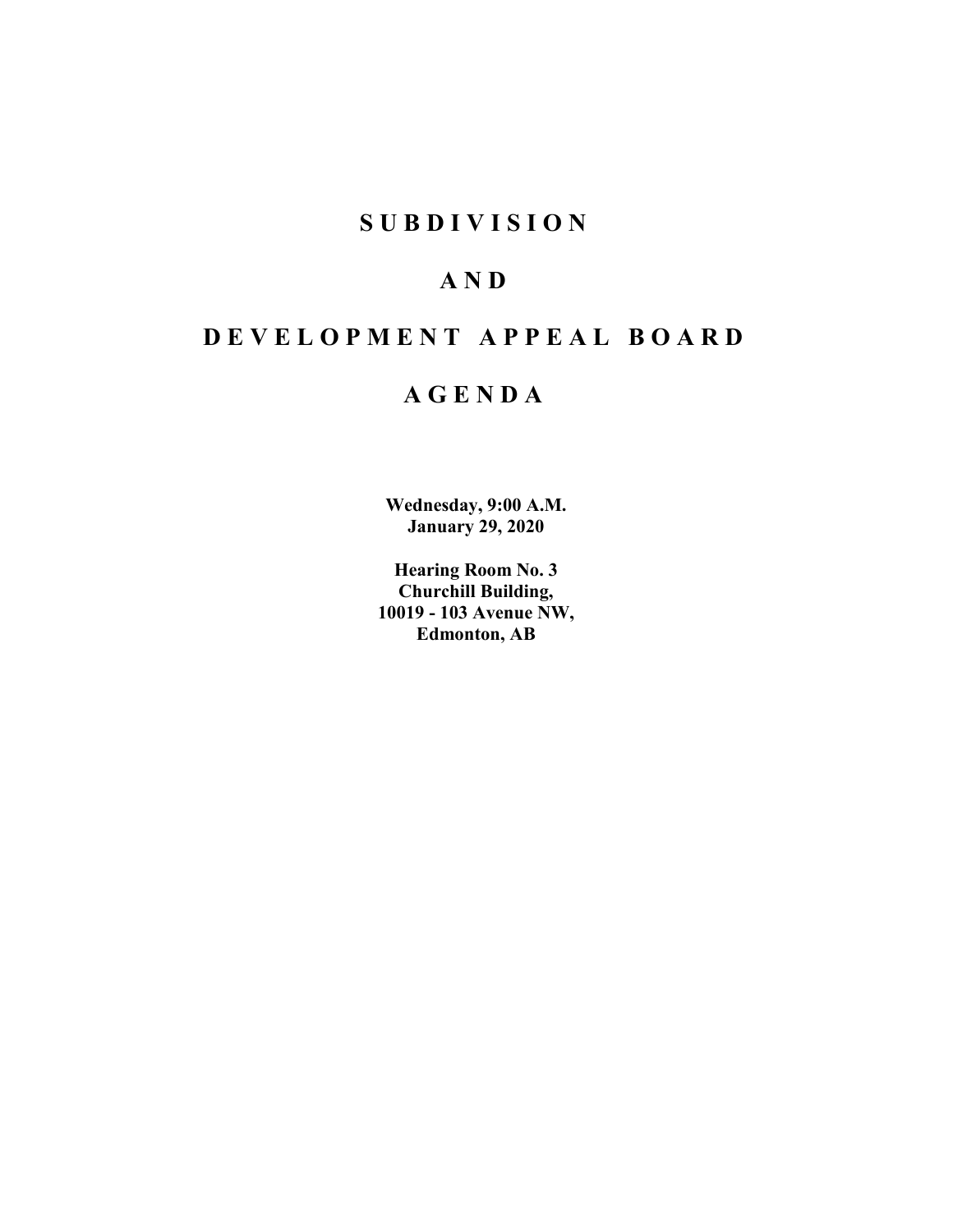## **SUBDIVISION AND DEVELOPMENT APPEAL BOARD HEARING ROOM NO. 3**

|              | <b>TO BE RAISED</b> |               |                                                                                                                                        |
|--------------|---------------------|---------------|----------------------------------------------------------------------------------------------------------------------------------------|
|              | 9:00 A.M.           | SDAB-D-20-002 | Install (1) Freestanding Off-premises Sign<br>(TANG BISTRO   OUTFRONT MEDIA)<br>8715 - 109 Street NW                                   |
|              | <b>WITHDRAWN</b>    |               | Project No.: 327217651-001                                                                                                             |
|              |                     |               |                                                                                                                                        |
|              | <b>TO BE RAISED</b> |               |                                                                                                                                        |
| $\mathbf{H}$ | 10:30 A.M.          | SDAB-D-20-004 | Install (1) Freestanding Minor Digital Off-<br>Premises (OUTFRONT   FORT ROAD<br>VICTORY CHURCH)                                       |
|              |                     |               | 13470 - Fort Road NW<br>Project No.: 145325409-004                                                                                     |
|              |                     |               |                                                                                                                                        |
| III          | 1:30 P.M.           | SDAB-D-20-014 | Install (1) Freestanding Minor Digital On-<br>premises Off-premises Sign (3.4m x 7.4m)<br>facing SW) (ASTRAL - 1436086 ALBERTA<br>LTD) |
|              |                     |               | 2305 - Rabbit Hill Road NW<br>Project No.: 326330530-001                                                                               |
|              |                     |               |                                                                                                                                        |

*NOTE: Unless otherwise stated, all references to "Section numbers" refer to the authority under the Edmonton Zoning Bylaw 12800.*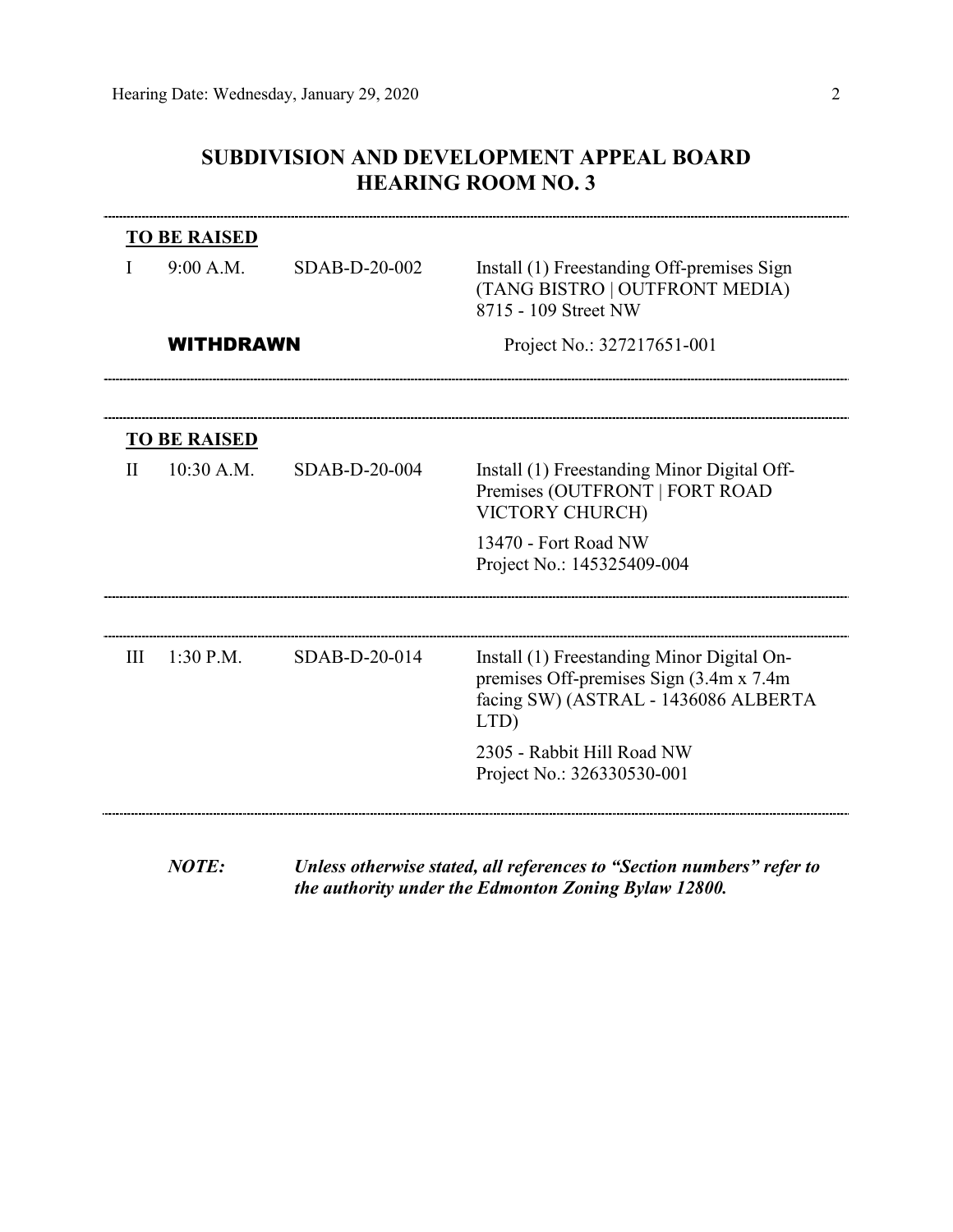## **TO BE RAISED**

#### ITEM II: 10:30 A.M. FILE: SDAB-D-20-004

## AN APPEAL FROM THE DECISION OF THE DEVELOPMENT OFFICER

APPELLANT:

APPLICATION NO.: 145325409-004

APPLICATION TO: Install (1) Freestanding Minor Digital Off-Premises (OUTFRONT | FORT ROAD VICTORY CHURCH)

| <b>DECISION OF THE</b><br>DEVELOPMENT AUTHORITY:     | Refused                    |
|------------------------------------------------------|----------------------------|
| <b>DECISION DATE:</b>                                | November 27, 2019          |
| DATE OF APPEAL:                                      | December 17, 2019          |
| <b>MUNICIPAL DESCRIPTION</b><br>OF SUBJECT PROPERTY: | 13470 - Fort Road NW       |
| <b>LEGAL DESCRIPTION:</b>                            | Plan 0840206 Blk 13 Lot 50 |
| ZONE:                                                | (US) Urban Services Zone   |
| <b>OVERLAY:</b>                                      | N/A                        |
| STATUTORY PLAN:                                      | N/A                        |
|                                                      |                            |

## *Grounds for Appeal*

The Appellant provided the following reasons for appealing the decision of the Development Authority:

> The digital sign has existed for 5 years with no ill effects from surrounding residents or community. The sign has no back face and no backside light source so no light is projected backwards. Additionally there are trees located behind the sign face, further shielding residents from any light pollution.

> The sign also provides support to the Church located on the property, in the form of free advertising of Church events and meals etc.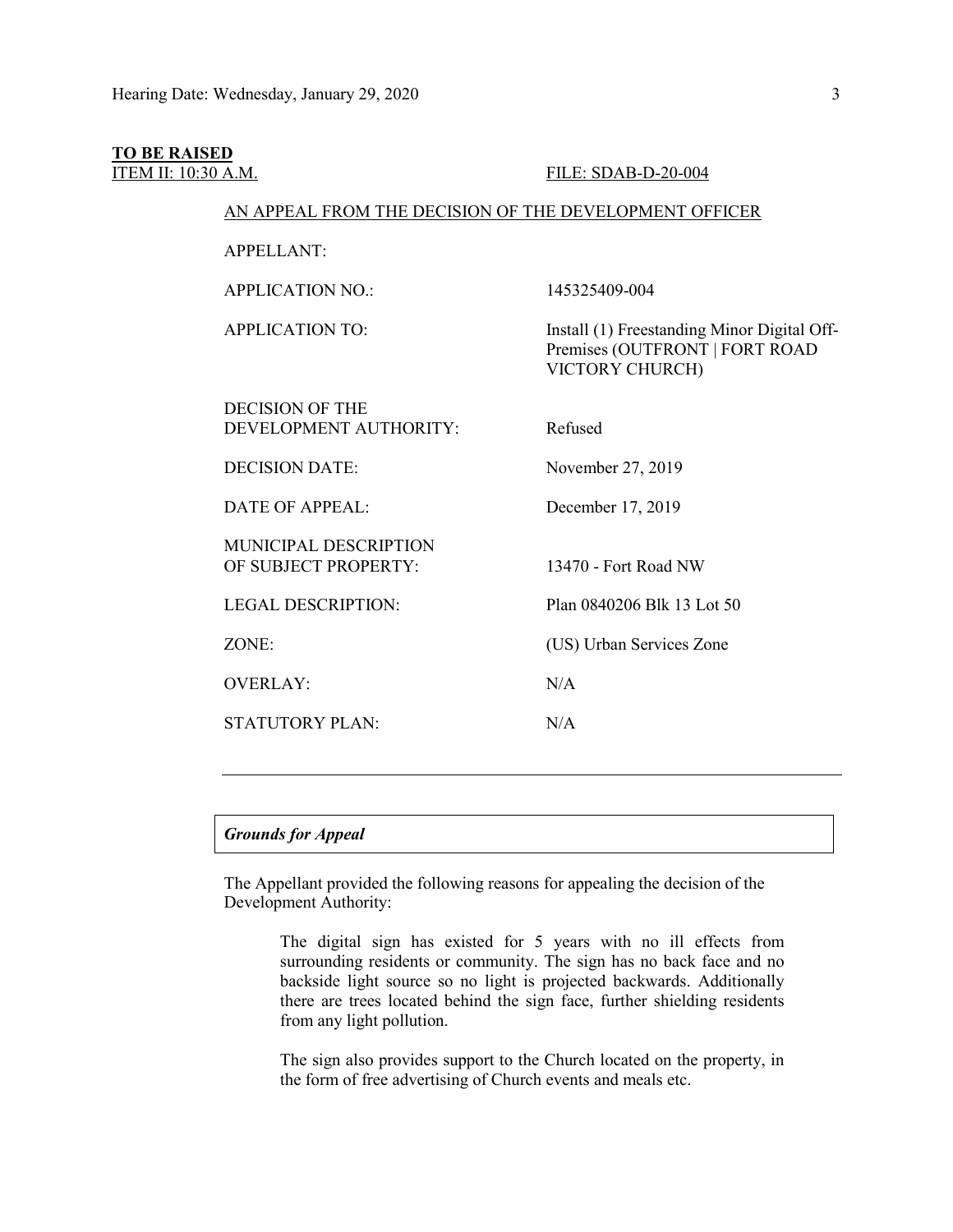## *General Matters*

## **Appeal Information:**

**The Subdivision and Development Appeal Board made and passed the following motion on January 15, 2020:**

**"That the appeal hearing be scheduled for January 29, 2020 at the written request of the Appellant."**

The *Municipal Government Act*, RSA 2000, c M-26 states the following:

## **Grounds for Appeal**

**685(1)** If a development authority

- (a) fails or refuses to issue a development permit to a person,
- (b) issues a development permit subject to conditions, or
- (c) issues an order under section 645,

the person applying for the permit or affected by the order under section 645 may appeal to the subdivision and development appeal board.

## **Appeals**

**686(1)** A development appeal to a subdivision and development appeal board is commenced by filing a notice of the appeal, containing reasons, with the board,

- (a) in the case of an appeal made by a person referred to in section 685(1)
	- (i) with respect to an application for a development permit,
		- (A) within 21 days after the date on which the written decision is given under section 642, […]

### **Hearing and Decision**

**687(3)** In determining an appeal, the subdivision and development appeal board

…

- (a.1) must comply with the land use policies;
- (a.2) subject to section 638, must comply with any applicable statutory plans;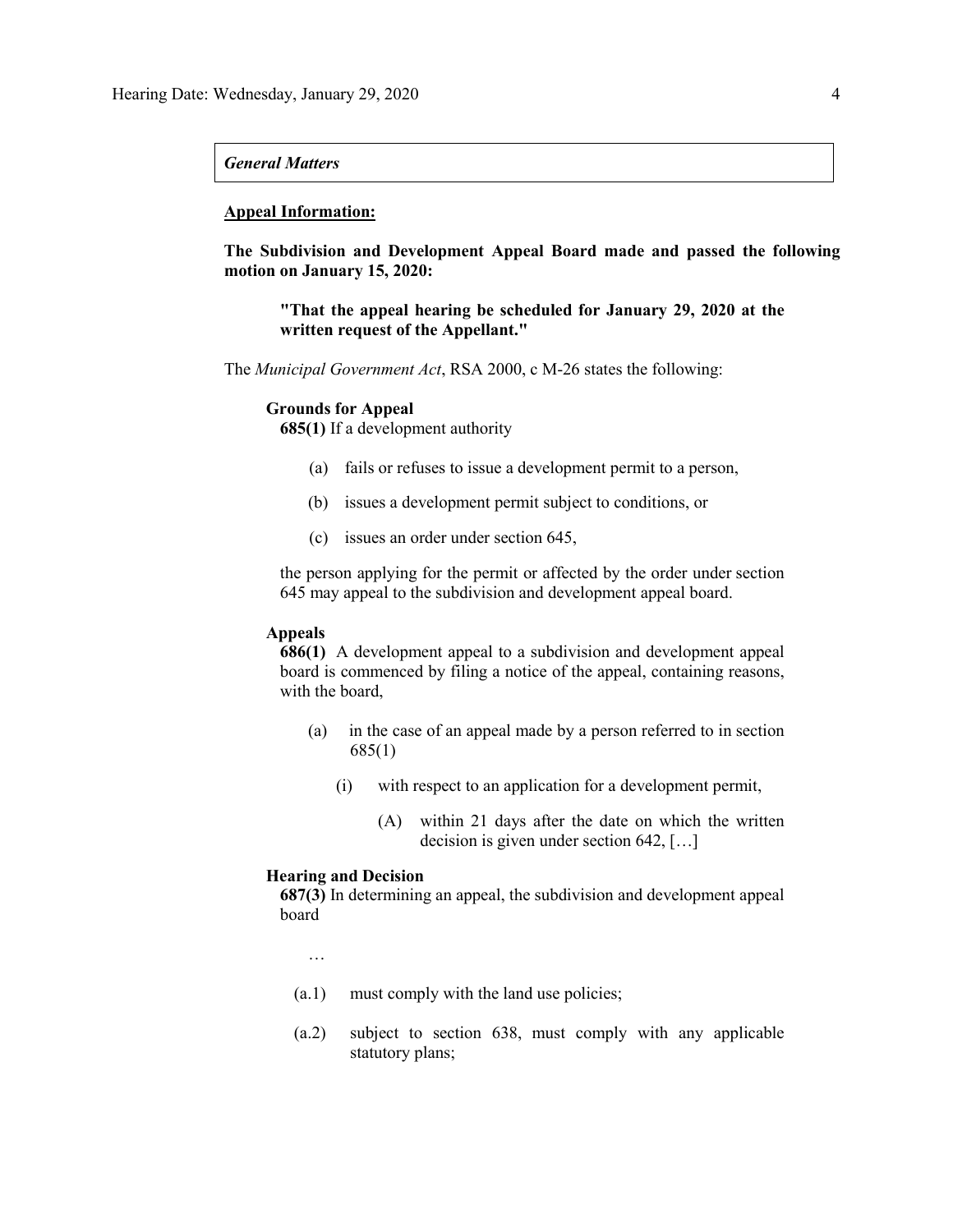- (a.3) subject to clauses (a.4) and (d), must comply with any land use bylaw in effect;
- (a.4) must comply with the applicable requirements of the regulations under the *Gaming, Liquor and Cannabis Act* respecting the location of premises described in a cannabis licence and distances between those premises and other premises;
	- …
	- (c) may confirm, revoke or vary the order, decision or development permit or any condition attached to any of them or make or substitute an order, decision or permit of its own;
	- (d) may make an order or decision or issue or confirm the issue of a development permit even though the proposed development does not comply with the land use bylaw if, in its opinion,
		- (i) the proposed development would not
			- (A) unduly interfere with the amenities of the neighbourhood, or
			- (B) materially interfere with or affect the use, enjoyment or value of neighbouring parcels of land,
		- and
		- (ii) the proposed development conforms with the use prescribed for that land or building in the land use bylaw.

## **General Provisions from the** *Edmonton Zoning Bylaw:*

Under section 510.3(25), a **Minor Digital Off-premises Sign** is a **Discretionary Use** in the **(US) Urban Services Zone**.

Under section 7.9(6), **Minor Digital Off-premises Signs** means:

a Freestanding or Fascia Sign that contains Digital Copy, is a Permanent Sign, displays Off-premises Advertising, and does not include moving effects, message transition effects, video images, or animation.

Under section 6.2, **Freestanding Signs** "means a Sign supported independently of a building."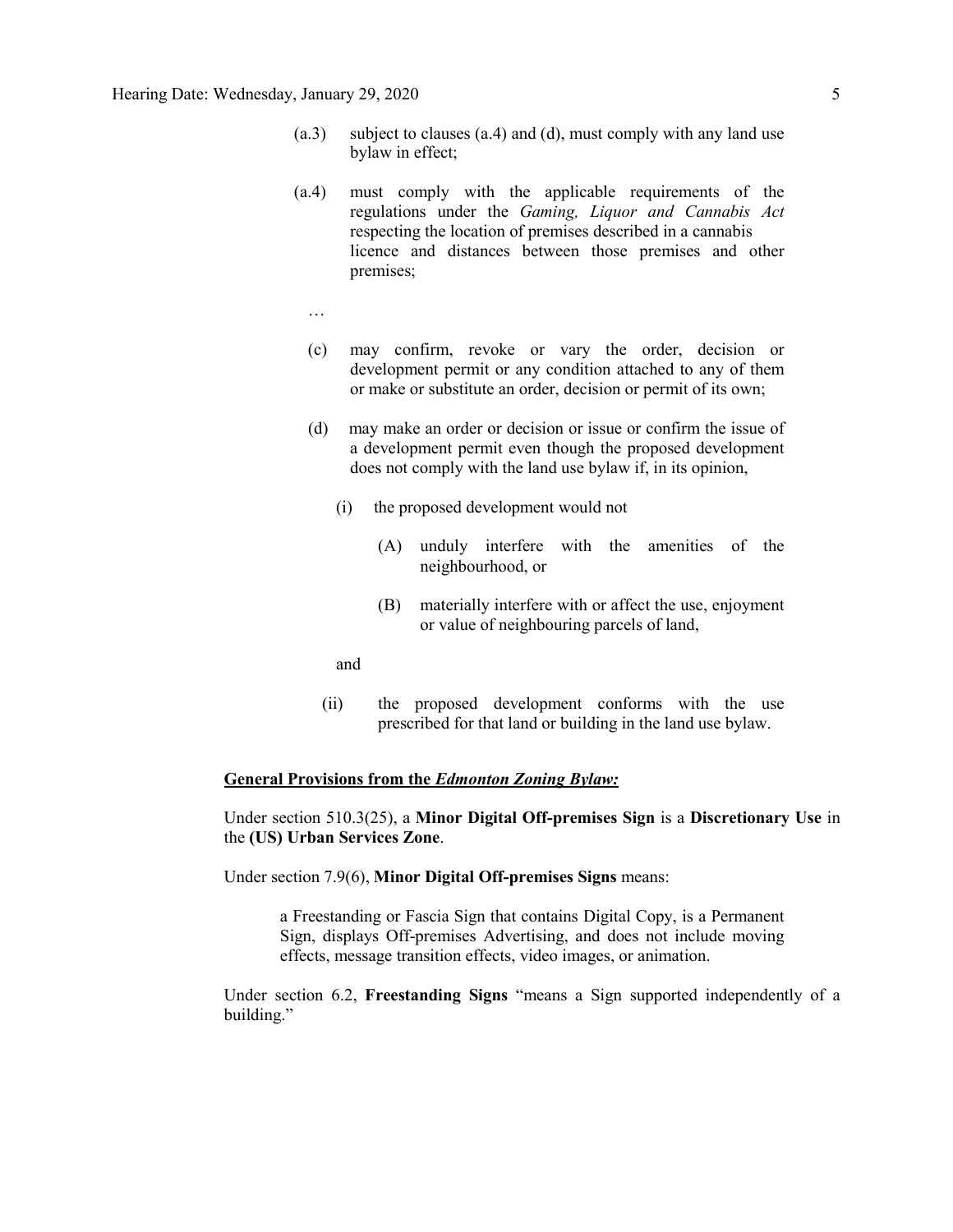

Under section 6.2, **Off-Premise Sign** means:

any Sign displaying Copy that directs attention to a business, activity, product, service or entertainment that cannot be considered as the principal products sold nor a principal business, activity, service or entertainment provided on the premises or Site where the Sign is displayed.

Section 510.4 states:

- 1. The minimum Front Setback shall be [6.0](javascript:void(0);) m.
- 2. The minimum Rear Setback shall be [7.5](javascript:void(0);) m.
- 3. The minimum Side Setback shall be [4.5](javascript:void(0);) m.

Under section 6.1, **Setback** means "the distance that a development or a specified portion of it, must be set back from a property line. A Setback is not a Yard, Amenity Space, or Separation Space."

Section 510.1 states that the **General Purpose** of the **(US) Urban Services Zone** is "to provide for publicly and privately owned facilities of an institutional or community service nature."

Section 510.4(6) states "Signs shall comply with the regulations found in Schedule 59C."

## *Schedule 59C*

Schedule 59C.3(4) states the following with respect to Minor Digital On-premises Offpremises Signs and Minor Digital Off-premises Signs:

- a. the maximum Height shall be [8.0 m;](javascript:void(0);)
- b. the maximum Width shall be [8.0 m;](javascript:void(0);)
- **c. the maximum Area shall be:**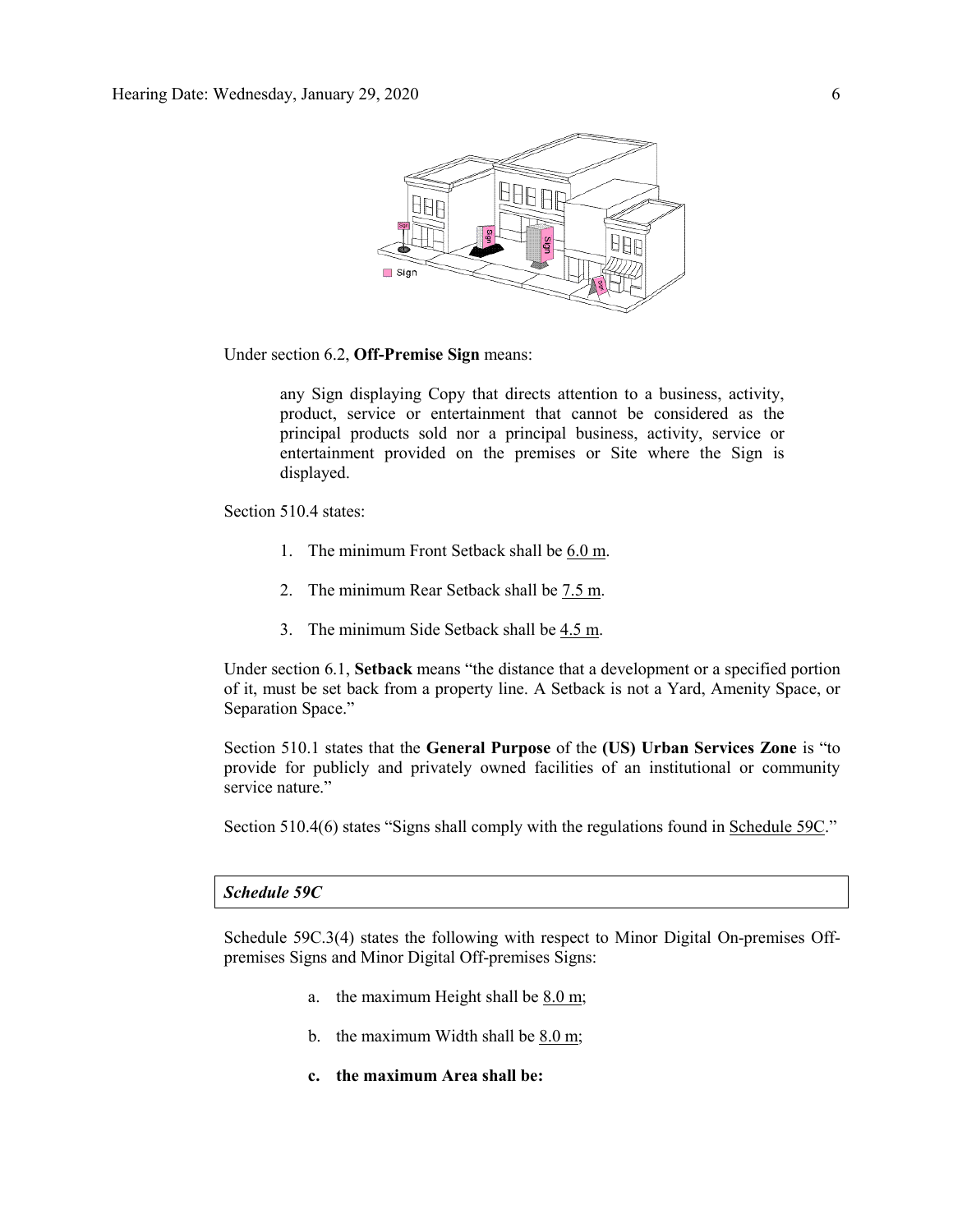- i.  $3.0 \text{ m}^2$ , for proposed Signs that are Fascia Signs; or
- **ii. [8.0](javascript:void(0);) m<sup>2</sup> for proposed Signs that are Freestanding signs. The maximum combined Area of Digital Sign Copy and any other type of Copy included on the same Sign face shall not exceed [20.0 m](javascript:void(0);)<sup>2</sup> ;**
- d. proposed Sign locations shall be separated from Signs with Digital Copy greater than  $8.0 \text{ m}^2$  or Off-premises Signs as follows:

| Proposed Sign Area                                                                 | Minimum separation<br>distance from Signs<br>with Digital Copy<br>greater than $8.0 \text{ m}^2$ or<br>Off-premises Signs |
|------------------------------------------------------------------------------------|---------------------------------------------------------------------------------------------------------------------------|
| Greater than $8.0 \text{ m}^2$ to<br>less than $20 \text{ m}^2$                    | $100 \text{ m}$                                                                                                           |
| $\frac{20 \text{ m}^2}{20 \text{ m}^2}$ to $\frac{40 \text{ m}^2}{20 \text{ m}^2}$ | $200 \text{ m}$                                                                                                           |
| Greater than $40 \text{ m}^2$                                                      | 00 m                                                                                                                      |

The separation shall be applied from the location of the larger Offpremises Sign or Sign with Digital Copy.

- e. the top of proposed Signs that are Fascia Signs shall not extend more than [30 cm](javascript:void(0);) above the building roof or parapet wall;
- f. proposed Signs that are Fascia Signs shall have structural elements concealed from view;
- g. proposed Signs that are Fascia Signs shall not extend more than [40](javascript:void(0);)  [cm](javascript:void(0);) out from the wall or structure and shall not extend beyond the horizontal limits of the wall;
- h. proposed Signs that are Fascia Signs extending over a public rightof-way or passageway intended for pedestrian travel shall maintain a minimum clearance of [2.4 m;](javascript:void(0);) and

## **i. proposed Signs with an Area greater than [8.0 m](javascript:void(0);)<sup>2</sup> shall not be located within any Setback;** and

j. an application for the renewal of a Sign with a lawful permit existing at the time of the passage of Bylaw 15892 will not be refused for the sole reason that it does not comply with all development regulations of this Bylaw. Application renewals shall demonstrate that the Sign meets the automatic light level controls outlined in Section 59.2(5) and traffic safety regulations in Section 59.2(2).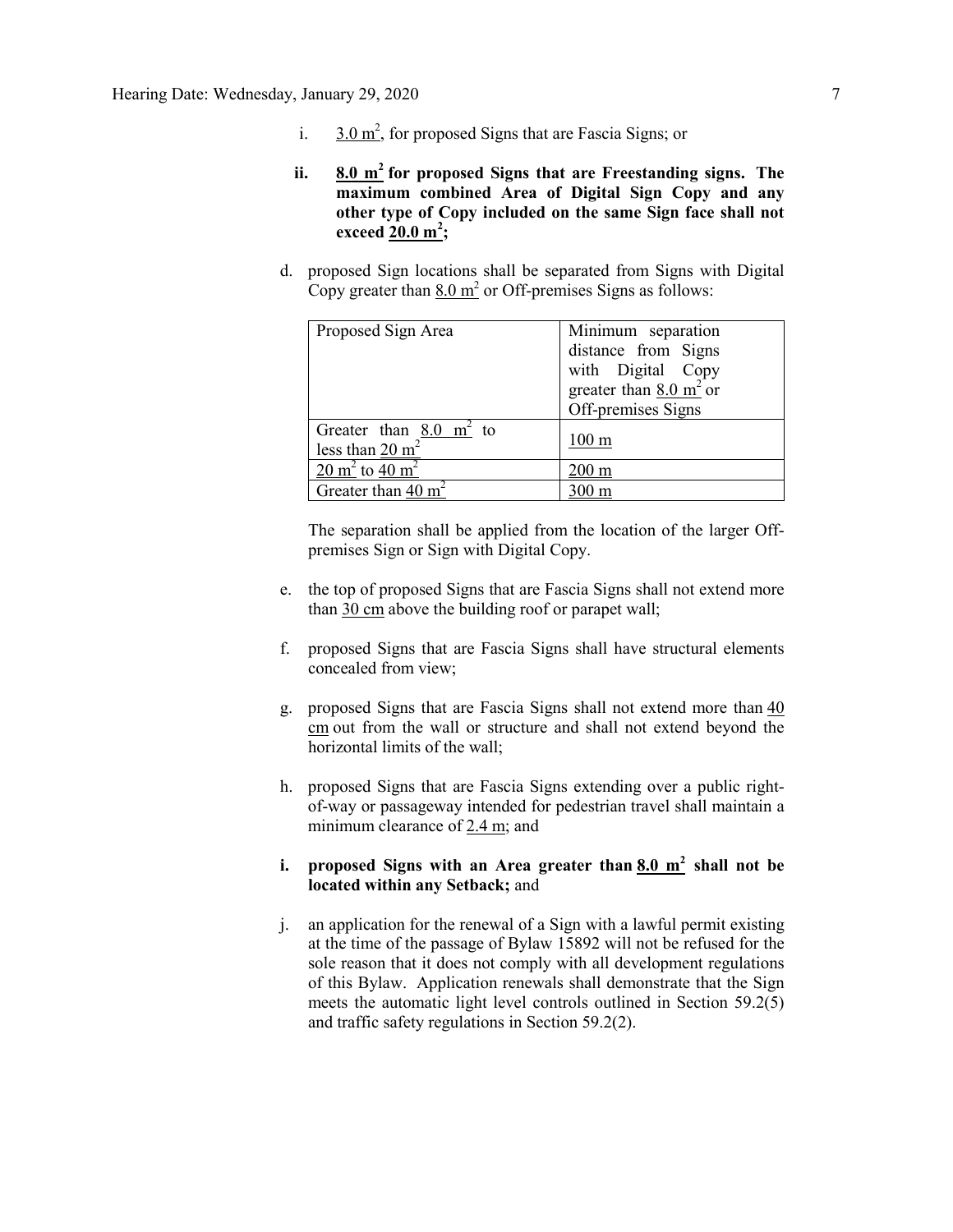#### **Development Officer's Determination**

**1. the maximum Area shall be 8.0 m2 for proposed Signs that are Freestanding signs. The maximum combined Area of Digital Sign Copy and any other type of Copy included on the same Sign face shall not exceed 20 m2 (Section 59C.3(4)(ii)).**

**Proposed: 18.6 m2 | Digital Exceeds by: 10.6 m2**

**2. Proposed Signs with an Area greater than 8.0 m2 shall not be located within any Setback (59C.3(4)(i)).** 

**Required: 6.0 m Proposed: 4.53 m Deficient By: 1.5 m**

## *General (Sign) Provisions*

Section 59.2(7) states:

For all Sign Applications for Major Digital Sign, Minor Digital Onpremises Signs, Minor Digital Off-premises Signs, and Minor Digital On-premises Off-premises Signs, the Development Officer shall review the application in context with the surrounding development, such as (but not limited to): the architectural theme of the area; any historic designations; the requirements of any Statutory Plan; any streetscape improvements; proximity to residential development; driver decision points; and traffic conflict points. The Development Officer may require application revisions to mitigate the impact of a proposed Sign, and may refuse a permit that adversely impacts the built environment.

## **Development Officer's Determination**

**3. For all Sign Applications for Minor Digital Off-premises Signs, the Development Officer shall review the application in context with the surrounding development, such as (but not limited to): the architectural theme of the area; any historic designations; the requirements of any Statutory Plan; any streetscape improvements; proximity to residential development; driver decision points; and traffic conflict points. The Development Officer may require application revisions to mitigate the impact of a proposed Sign, and may refuse a permit that adversely impacts the built environment (Section 59.2(7)).**

**The proposed Freestanding Minor Digital Off-premises sign is located 12.2 m from the existing Apartment Building (6.51 m from shared property line). In the opinion of the Development Officer, the**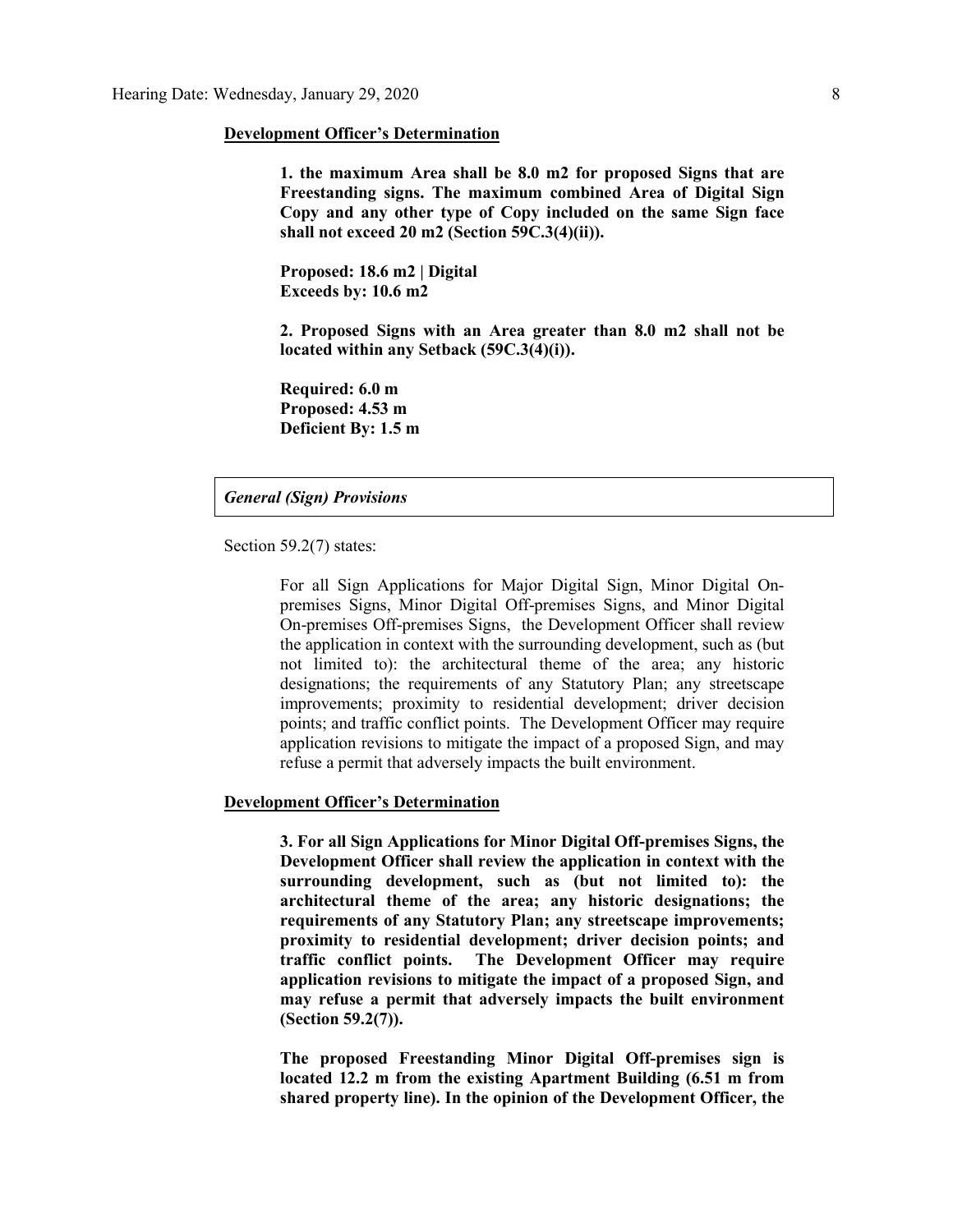**size and proximity of the Sign to the existing Multi-unit Housing will adversely impact the built environment.**

| <b>Application Number</b> | Description                  | <b>Decision</b>                                                |
|---------------------------|------------------------------|----------------------------------------------------------------|
| SDAB-D-14-197             | Install<br>Freestanding<br>a | August 7, 2014; that the                                       |
|                           | Minor Digital Off-premises   | appeal be ALLOWED and the                                      |
|                           | Sign                         | <b>DEVELOPMENT</b>                                             |
|                           |                              | GRANTED subject to the                                         |
|                           |                              | following conditions:                                          |
|                           |                              |                                                                |
|                           |                              | 1. That the frequency of                                       |
|                           |                              | change in the Static Digital                                   |
|                           |                              | display cannot be less than 6                                  |
|                           |                              | seconds with a 2 second                                        |
|                           |                              | transition (hold time).                                        |
|                           |                              | $2_{-}$<br>That<br>each<br><b>Static</b>                       |
|                           |                              | Digital display shall contain a                                |
|                           |                              | single advertising copy and                                    |
|                           |                              | that split screen advertising is                               |
|                           |                              | not permitted.<br>3.<br>The Minor Digital                      |
|                           |                              | Off-premises Sign is approved                                  |
|                           |                              | for five years and will expire                                 |
|                           |                              | on August 7, 2019.                                             |
|                           |                              | 4.<br>Due to its position,                                     |
|                           |                              | shape, colour,<br>format<br><sub>or</sub>                      |
|                           |                              | illumination, the proposed                                     |
|                           |                              | Minor Digital Off-premises                                     |
|                           |                              | Sign shall not obstruct the                                    |
|                           |                              | view of, or be confused with                                   |
|                           |                              | an official traffic sign, signal                               |
|                           |                              | or device, as determined by                                    |
|                           |                              | the Development Officer in                                     |
|                           |                              | consultation with the City                                     |
|                           |                              | Engineer.                                                      |
|                           |                              | 5. The proposed Minor                                          |
|                           |                              | Digital Off-premises<br>Sign                                   |
|                           |                              | shall<br>display<br>lights<br>not                              |
|                           |                              | resembling the flashing lights                                 |
|                           |                              | usually associated with danger                                 |
|                           |                              | or those used by police, fire,                                 |
|                           |                              | ambulance<br>and<br>other                                      |
|                           |                              | emergency vehicles.                                            |
|                           |                              | The proposed Minor<br>6.                                       |
|                           |                              | Off-premises<br>Digital<br>Sign<br>shall not operate or employ |
|                           |                              | any stereo' option or motion                                   |
|                           |                              |                                                                |

## *Previous Subdivision and Development Appeal Board Decision*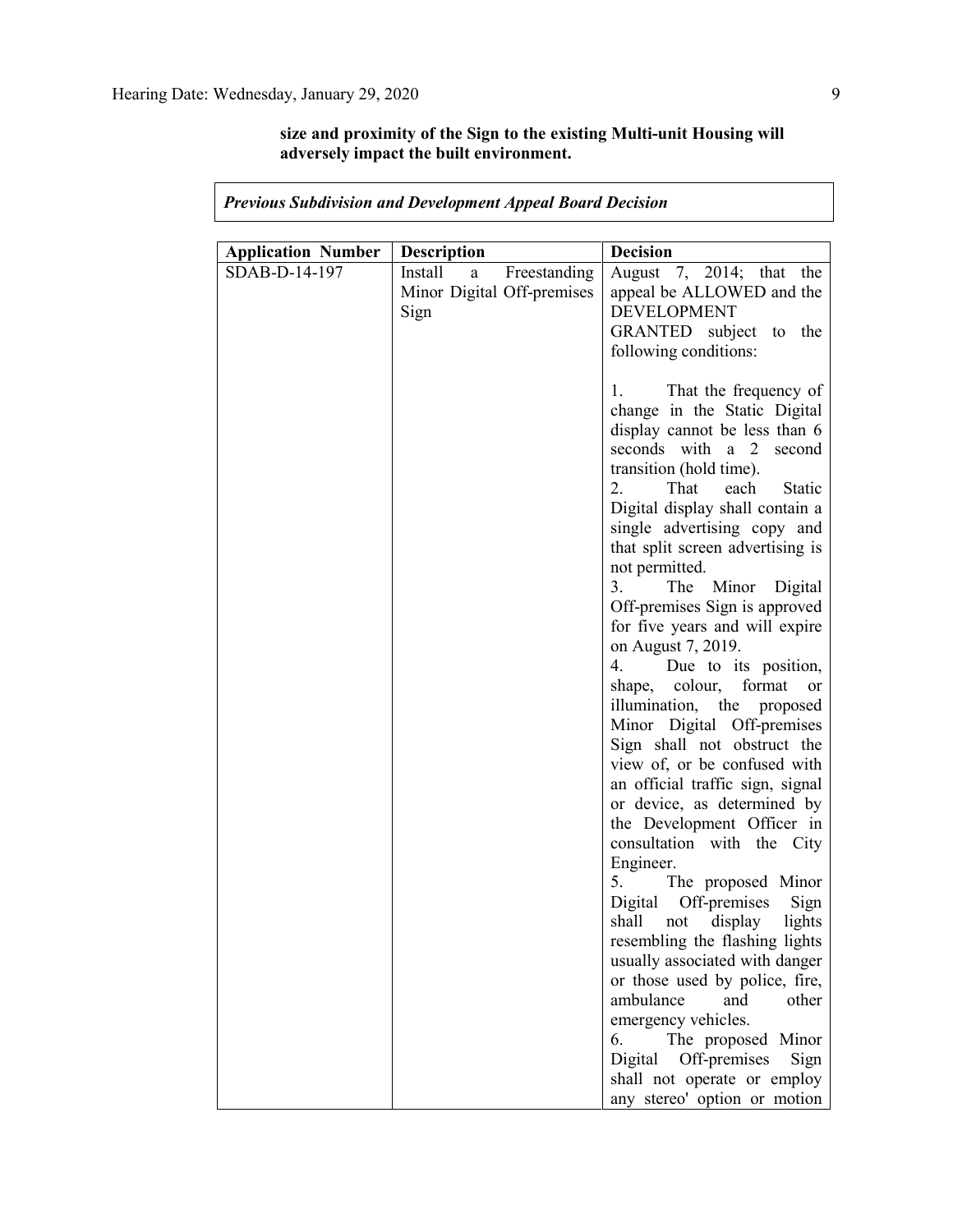|  | picture projection, or<br>use<br>holography. |
|--|----------------------------------------------|
|  | The proposed Minor<br>7.                     |
|  | Digital Off-premises<br>Sign                 |
|  | shall comply with the building               |
|  | Setback line of the area.                    |
|  | 8.<br>The brightness of the                  |
|  | proposed Minor Digital Off-                  |
|  | premises Sign<br>shall<br>be                 |
|  | adjustable<br>controlled<br>and              |
|  | relative to ambient light, to the            |
|  | satisfaction of Transportation               |
|  | Services.                                    |
|  | That should at any<br>9.                     |
|  | time, Transportation Services                |
|  | determine that the sign face                 |
|  | contributes to safety concerns,              |
|  | owner/applicant<br>the<br>must               |
|  | immediately<br>address<br>the                |
|  | safety concerns identified by                |
|  | removing<br>the<br>sign,<br>de-              |
|  | energizing the sign, changing                |
|  | the message conveyed on the                  |
|  | sign, and/or addressing the                  |
|  | concern in another manner                    |
|  | acceptable to Transportation<br>Services.    |
|  | 10.<br>That<br>the                           |
|  | owner/applicant must provide                 |
|  | a written statement of the                   |
|  | actions taken to mitigate a                  |
|  | safety concern identified by                 |
|  | <b>Transportation Services within</b>        |
|  | 30 days of the notification of               |
|  | the concern. Failure to provide              |
|  | corrective action will result in             |
|  | requirement<br>the<br>to                     |
|  | immediately remove or de-                    |
|  | energize the sign.                           |
|  | 11.<br>The<br>maximum                        |
|  | allowable<br>Height<br>of<br>the             |
|  | proposed Minor Digital Off-                  |
|  | premises Sign shall not exceed               |
|  | 8.0 metres.                                  |
|  | 12.<br>That underground                      |
|  | power be supplied to the                     |
|  | proposed Minor Digital Off-                  |
|  | premises Sign.                               |
|  |                                              |
|  |                                              |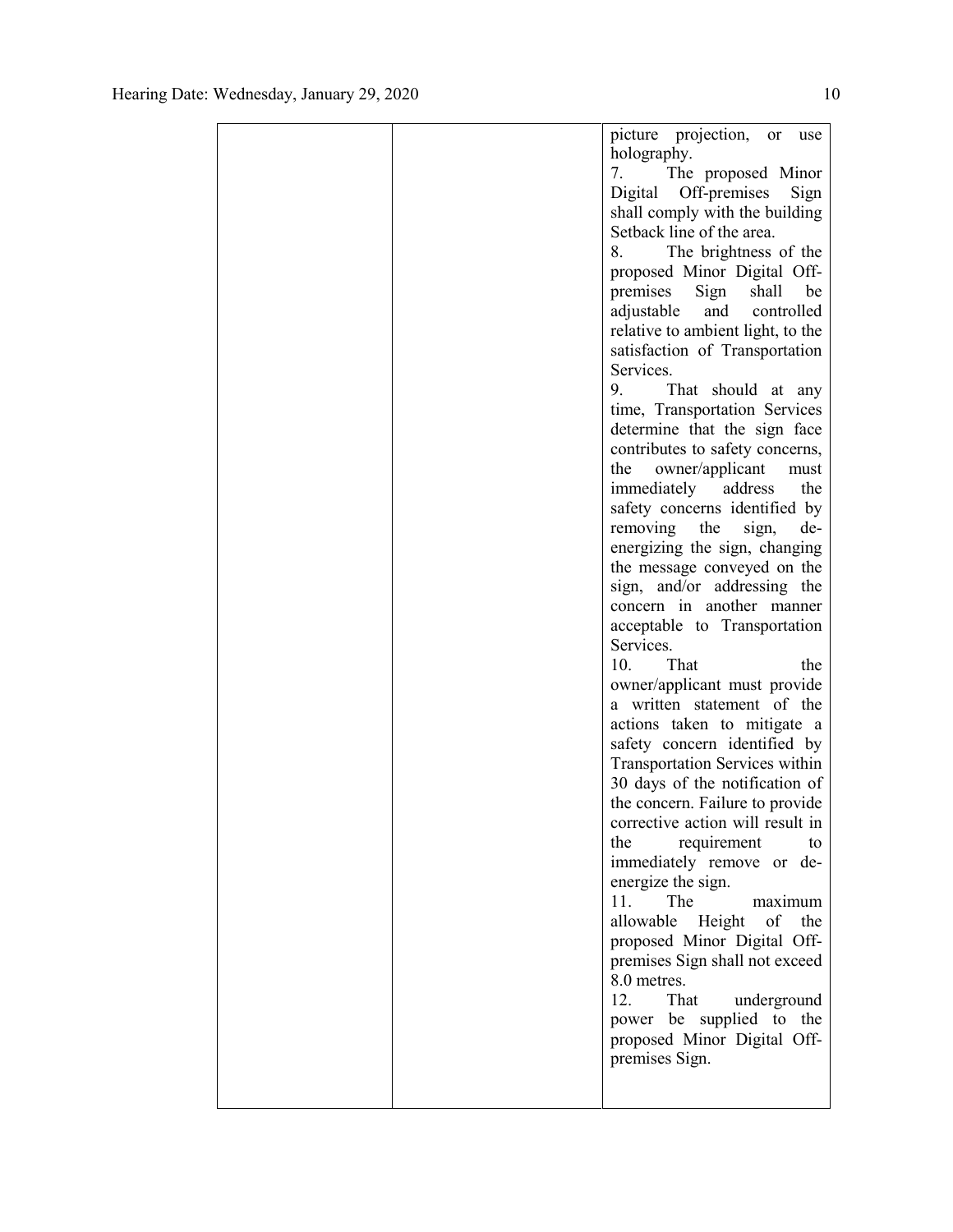| Advisements:                                                                                                     |
|------------------------------------------------------------------------------------------------------------------|
| 1. Should the Applicant wish<br>to display video or any form<br>of moving images on the sign,<br>new development |
| a<br>application for a Major Digital                                                                             |
| Sign will be required. At that<br>time, Transportation Services                                                  |
| will require a safety review of                                                                                  |
| the sign prior to supporting<br>the application.                                                                 |

## Notice to Applicant/Appellant

Provincial legislation requires that the Subdivision and Development Appeal Board issue its official decision in writing within fifteen days of the conclusion of the hearing.

 $\mathcal{L}_\text{max} = \mathcal{L}_\text{max} = \mathcal{L}_\text{max} = \mathcal{L}_\text{max} = \mathcal{L}_\text{max} = \mathcal{L}_\text{max} = \mathcal{L}_\text{max} = \mathcal{L}_\text{max} = \mathcal{L}_\text{max} = \mathcal{L}_\text{max} = \mathcal{L}_\text{max} = \mathcal{L}_\text{max} = \mathcal{L}_\text{max} = \mathcal{L}_\text{max} = \mathcal{L}_\text{max} = \mathcal{L}_\text{max} = \mathcal{L}_\text{max} = \mathcal{L}_\text{max} = \mathcal{$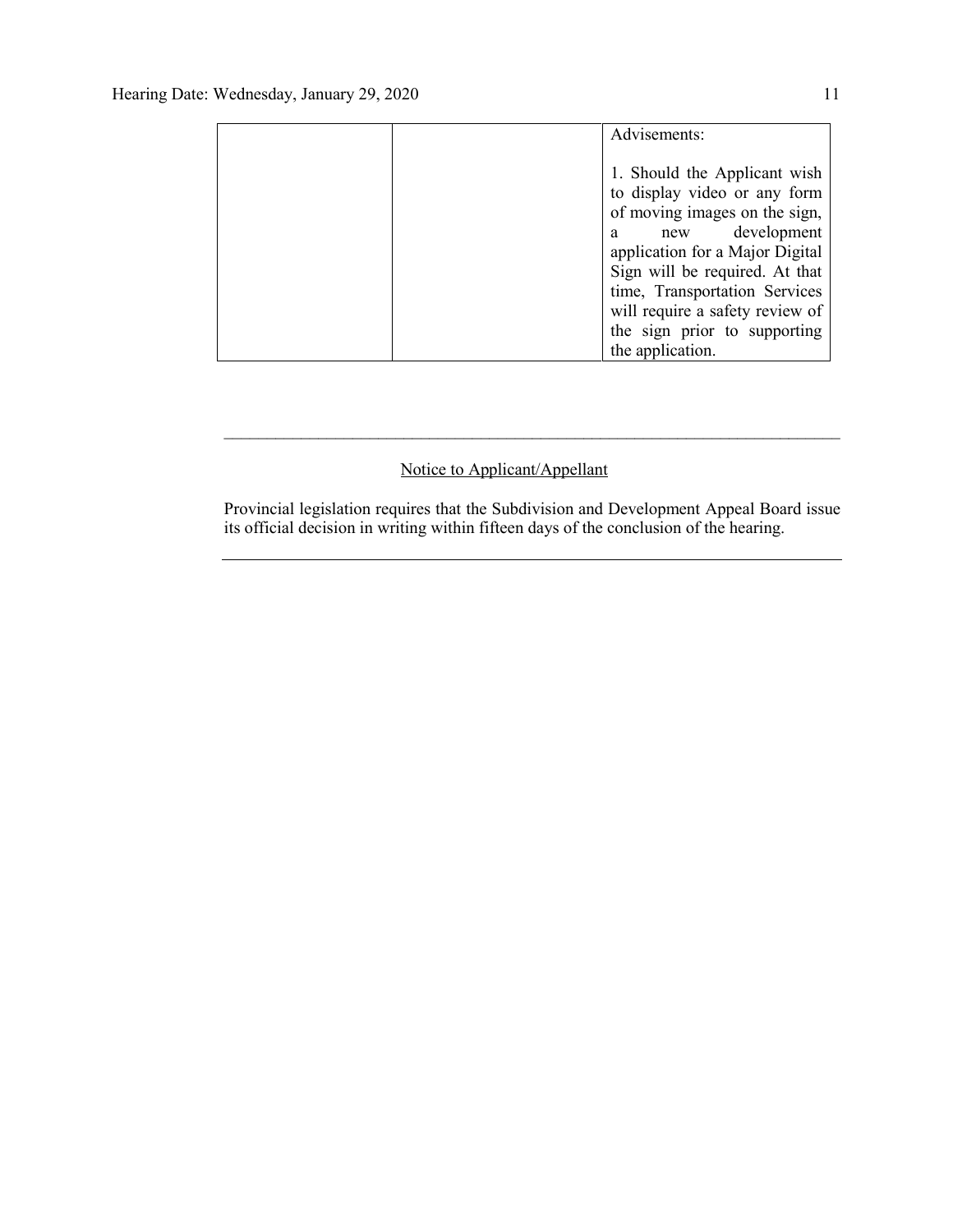| <b>Edmonton</b>                                                                                 | <b>Application for</b>                                                                        | Project Number: 145325409-004<br><b>Application Date:</b><br>AUG 12, 2019<br>Printed:<br>December 18, 2019 at 8:13 AM<br>$1$ of $2$<br>Page: |  |  |  |
|-------------------------------------------------------------------------------------------------|-----------------------------------------------------------------------------------------------|----------------------------------------------------------------------------------------------------------------------------------------------|--|--|--|
|                                                                                                 | <b>Sign Combo Permit</b>                                                                      |                                                                                                                                              |  |  |  |
| This document is a Development Permit Decision for the development application described below. |                                                                                               |                                                                                                                                              |  |  |  |
| Applicant<br>Property Address(es) and Legal Description(s)                                      |                                                                                               |                                                                                                                                              |  |  |  |
|                                                                                                 |                                                                                               | 13470 - FORT ROAD NW<br>Plan 0840206 Blk 13 Lot 50                                                                                           |  |  |  |
|                                                                                                 |                                                                                               |                                                                                                                                              |  |  |  |
|                                                                                                 |                                                                                               |                                                                                                                                              |  |  |  |
| <b>Scope of Application</b>                                                                     | To install (1) Freestanding Minor Digital Off-Premises (OUTFRONT   FORT ROAD VICTORY CHURCH). |                                                                                                                                              |  |  |  |
| <b>Permit Details</b>                                                                           |                                                                                               |                                                                                                                                              |  |  |  |
| ASA Sticker No./Name of Engineer:                                                               | Class of Permit:                                                                              |                                                                                                                                              |  |  |  |
| Construction Value: 100000                                                                      | <b>Expiry Date:</b>                                                                           |                                                                                                                                              |  |  |  |
| Fascia Off-premises Sign: 0                                                                     | Freestanding Off-premises Sign: 0                                                             |                                                                                                                                              |  |  |  |
| Fascia On-premises Sign: 0                                                                      | Freestanding On-premises Sign: 0                                                              |                                                                                                                                              |  |  |  |
| Roof Off-premises Sign: 0                                                                       | Projecting Off-premises Sign: 0                                                               |                                                                                                                                              |  |  |  |
| Roof On-premises Sign: 0                                                                        |                                                                                               | Projecting On-premises Sign: 0                                                                                                               |  |  |  |
| Minor Digital On-premises Sign: 0                                                               |                                                                                               | Replacement Panel on Existing Sign: 0                                                                                                        |  |  |  |
| Minor Digital Off-premises Sign: 1                                                              |                                                                                               | Comprehensive Sign Design: 0                                                                                                                 |  |  |  |
| Minor Digital On/Off-premises Sign: 0                                                           | Major Digital Sign: 0                                                                         |                                                                                                                                              |  |  |  |
| I/We certify that the above noted details are correct.                                          |                                                                                               |                                                                                                                                              |  |  |  |
| Applicant signature:                                                                            |                                                                                               |                                                                                                                                              |  |  |  |
| <b>Development Application Decision</b>                                                         |                                                                                               |                                                                                                                                              |  |  |  |
| Refused                                                                                         |                                                                                               |                                                                                                                                              |  |  |  |
| Issue Date: Nov 27, 2019 Development Authority: MERCIER, KELSEY                                 |                                                                                               |                                                                                                                                              |  |  |  |
|                                                                                                 |                                                                                               |                                                                                                                                              |  |  |  |
|                                                                                                 |                                                                                               |                                                                                                                                              |  |  |  |
|                                                                                                 |                                                                                               |                                                                                                                                              |  |  |  |
|                                                                                                 |                                                                                               |                                                                                                                                              |  |  |  |
|                                                                                                 |                                                                                               |                                                                                                                                              |  |  |  |
|                                                                                                 |                                                                                               |                                                                                                                                              |  |  |  |
|                                                                                                 |                                                                                               |                                                                                                                                              |  |  |  |
|                                                                                                 |                                                                                               |                                                                                                                                              |  |  |  |
|                                                                                                 |                                                                                               |                                                                                                                                              |  |  |  |
|                                                                                                 |                                                                                               |                                                                                                                                              |  |  |  |
|                                                                                                 |                                                                                               |                                                                                                                                              |  |  |  |
|                                                                                                 |                                                                                               |                                                                                                                                              |  |  |  |
|                                                                                                 |                                                                                               |                                                                                                                                              |  |  |  |
|                                                                                                 |                                                                                               |                                                                                                                                              |  |  |  |
|                                                                                                 |                                                                                               |                                                                                                                                              |  |  |  |
|                                                                                                 | THIS IS NOT A PERMIT                                                                          |                                                                                                                                              |  |  |  |
|                                                                                                 |                                                                                               |                                                                                                                                              |  |  |  |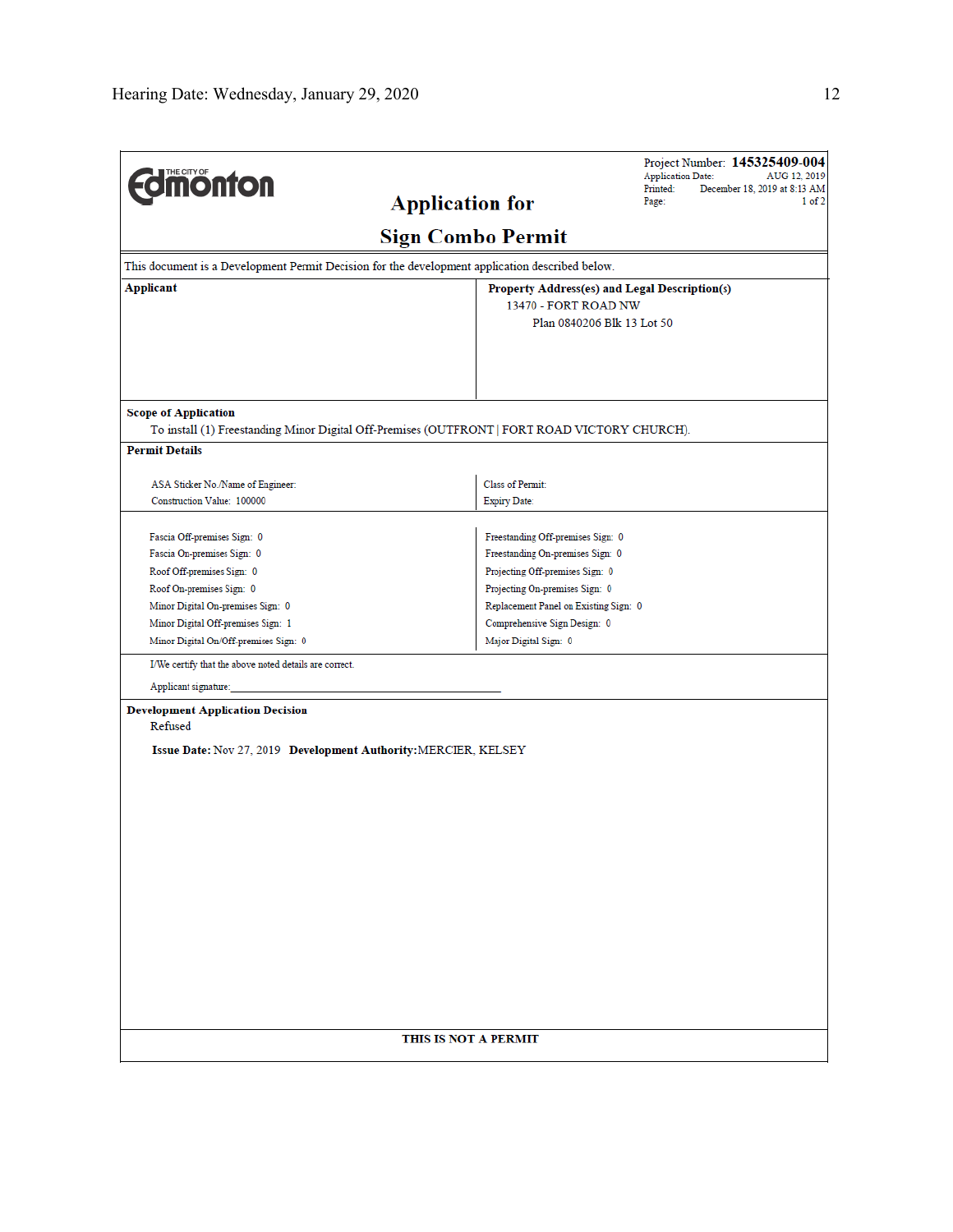| <b>ionton</b>                                                                                                                                                                                                                                                                                                                                                                                                                                                                                                                                                                                                                                |                    |                          |          | <b>Application Date:</b><br>Printed: | Project Number: 145325409-004<br>AUG 12, 2019<br>December 18, 2019 at 8:13 AM |
|----------------------------------------------------------------------------------------------------------------------------------------------------------------------------------------------------------------------------------------------------------------------------------------------------------------------------------------------------------------------------------------------------------------------------------------------------------------------------------------------------------------------------------------------------------------------------------------------------------------------------------------------|--------------------|--------------------------|----------|--------------------------------------|-------------------------------------------------------------------------------|
|                                                                                                                                                                                                                                                                                                                                                                                                                                                                                                                                                                                                                                              |                    | <b>Application for</b>   |          | Page:                                | $2$ of $2$                                                                    |
|                                                                                                                                                                                                                                                                                                                                                                                                                                                                                                                                                                                                                                              |                    | <b>Sign Combo Permit</b> |          |                                      |                                                                               |
| <b>Reason for Refusal</b>                                                                                                                                                                                                                                                                                                                                                                                                                                                                                                                                                                                                                    |                    |                          |          |                                      |                                                                               |
| 1. the maximum Area shall be 8.0 m2 for proposed Signs that are Freestanding signs. The maximum combined Area of Digital Sign<br>Copy and any other type of Copy included on the same Sign face shall not exceed 20 m2 (Section 59C.3(4)(ii)).                                                                                                                                                                                                                                                                                                                                                                                               |                    |                          |          |                                      |                                                                               |
| Proposed: 18.6 m2   Digital<br>Exceeds by: 10.6 m2                                                                                                                                                                                                                                                                                                                                                                                                                                                                                                                                                                                           |                    |                          |          |                                      |                                                                               |
| 2. Proposed Signs with an Area greater than 8.0 m2 shall not be located within any Setback (59C.3(4)(i)).                                                                                                                                                                                                                                                                                                                                                                                                                                                                                                                                    |                    |                          |          |                                      |                                                                               |
| Required: 6.0 m<br>Proposed: 4.53 m<br>Deficient By: 1.5 m                                                                                                                                                                                                                                                                                                                                                                                                                                                                                                                                                                                   |                    |                          |          |                                      |                                                                               |
| 3. For all Sign Applications for Minor Digital Off-premises Signs, the Development Officer shall review the application in context<br>with the surrounding development, such as (but not limited to): the architectural theme of the area; any historic designations; the<br>requirements of any Statutory Plan; any streetscape improvements; proximity to residential development; driver decision points;<br>and traffic conflict points. The Development Officer may require application revisions to mitigate the impact of a proposed Sign,<br>and may refuse a permit that adversely impacts the built environment (Section 59.2(7)). |                    |                          |          |                                      |                                                                               |
| The proposed Freestanding Minor Digital Off-premises sign is located 12.2 m from the existing Apartment Building (6.51 m from<br>shared property line). In the opinion of the Development Officer, the size and proximity of the Sign to the existing Multi-unit<br>Housing will adversely impact the built environment.                                                                                                                                                                                                                                                                                                                     |                    |                          |          |                                      |                                                                               |
| <b>Rights of Appeal</b><br>The Applicant has the right of appeal within 21 days after the date on which the decision is made, as outlined in Section 683<br>through 689 of the Municipal Government Act.                                                                                                                                                                                                                                                                                                                                                                                                                                     |                    |                          |          |                                      |                                                                               |
| Fees                                                                                                                                                                                                                                                                                                                                                                                                                                                                                                                                                                                                                                         |                    |                          |          |                                      |                                                                               |
|                                                                                                                                                                                                                                                                                                                                                                                                                                                                                                                                                                                                                                              | <b>Fee Amount</b>  | <b>Amount Paid</b>       | Receipt# | <b>Date Paid</b>                     |                                                                               |
| Sign Dev Appl Fee - Digital Signs<br><b>Total GST Amount:</b>                                                                                                                                                                                                                                                                                                                                                                                                                                                                                                                                                                                | \$458.00           | \$458.00                 | 06130242 | Sep 10, 2019                         |                                                                               |
| <b>Totals for Permit:</b>                                                                                                                                                                                                                                                                                                                                                                                                                                                                                                                                                                                                                    | \$0.00<br>\$458.00 | \$458.00                 |          |                                      |                                                                               |
|                                                                                                                                                                                                                                                                                                                                                                                                                                                                                                                                                                                                                                              |                    |                          |          |                                      |                                                                               |
|                                                                                                                                                                                                                                                                                                                                                                                                                                                                                                                                                                                                                                              |                    | THIS IS NOT A PERMIT     |          |                                      |                                                                               |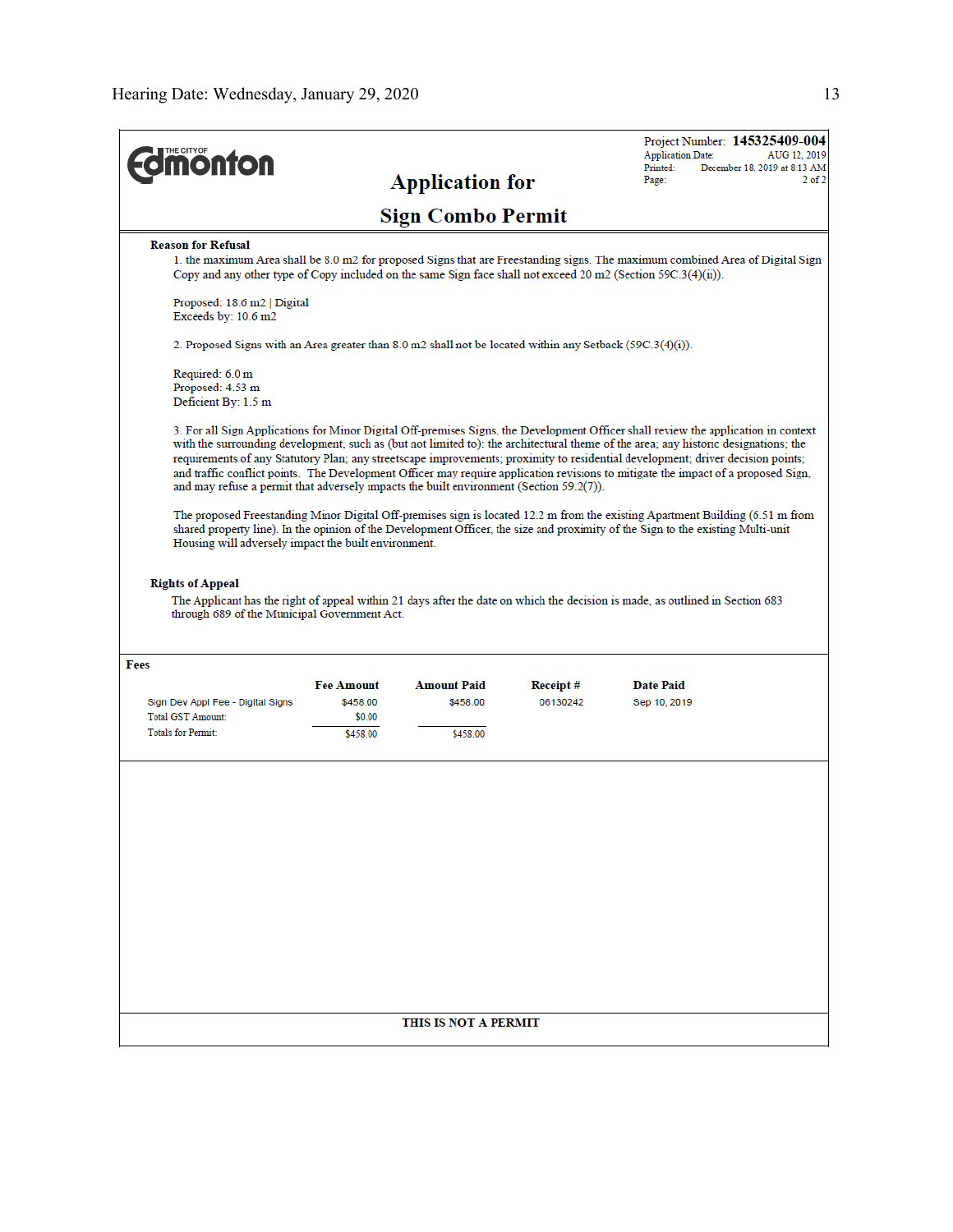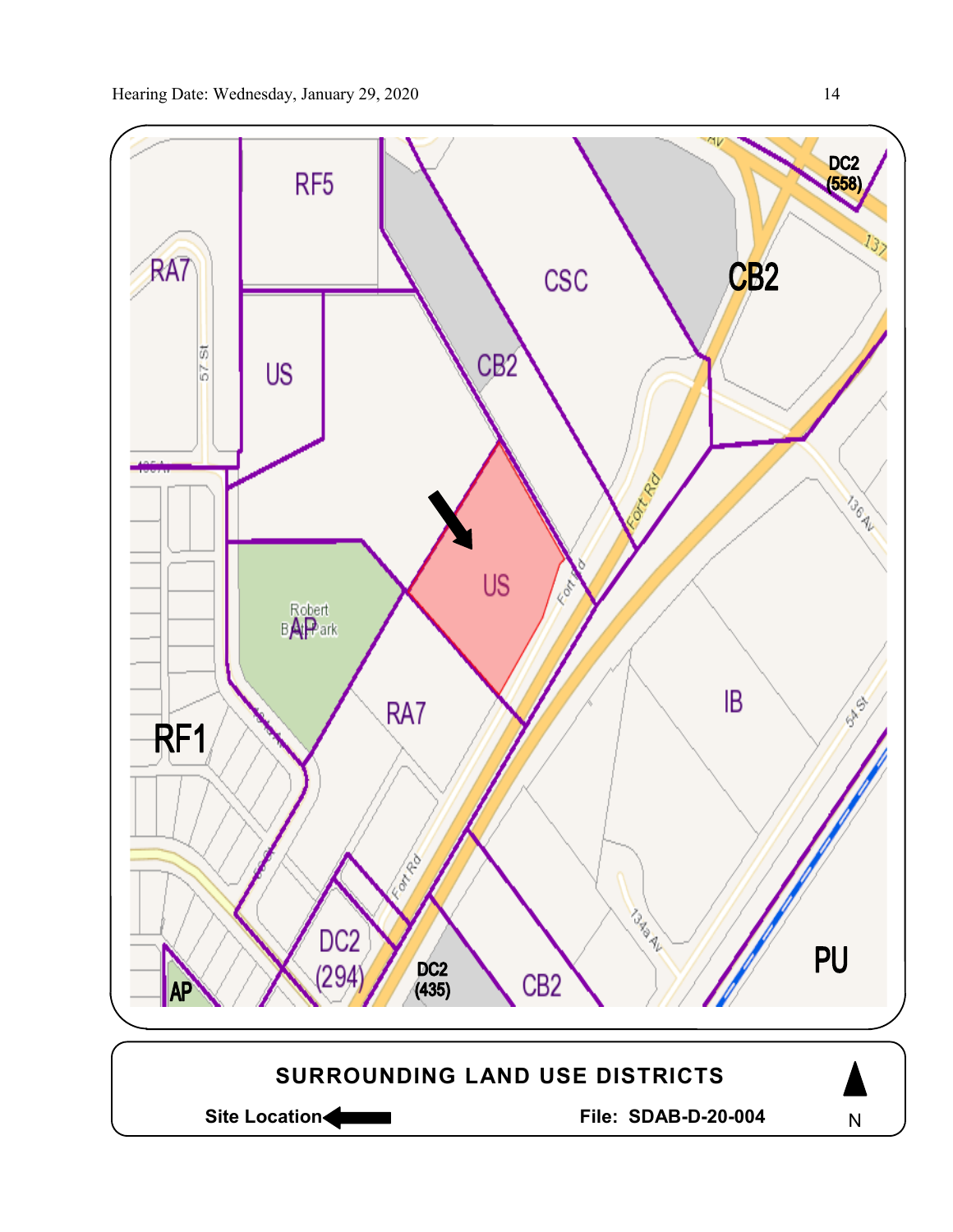# ITEM III: 1:30 P.M. FILE: SDAB-D-20-014 AN APPEAL FROM THE DECISION OF THE DEVELOPMENT OFFICER APPELLANT: APPLICATION NO.: 326330530-001 APPLICATION TO: Install (1) Freestanding Minor Digital Onpremises Off-premises Sign (3.4m x 7.4m facing SW) (ASTRAL - 1436086 ALBERTA LTD) DECISION OF THE DEVELOPMENT AUTHORITY: Refused DECISION DATE: November 15, 2019 DATE OF APPEAL: December 4, 2019 MUNICIPAL DESCRIPTION OF SUBJECT PROPERTY: 2305 - Rabbit Hill Road NW LEGAL DESCRIPTION: Plan 0421742 Blk 165 Lot 100 ZONE: (CSC) Shopping Centre Zone OVERLAY: N/A STATUTORY PLAN: Hodgson Neighbourhood Area Structure Plan

## *Grounds for Appeal*

The Appellant provided the following reasons for appealing the decision of the Development Authority:

The Development Permit Application 326330530-001 for the existing digital sign located at 2305 Rabbit Hill Road NW (« the Sign ») has been refused by the Development Authority. We appeal this refusal on the following grounds:

## **1. Radial separation distance (Section 59.2(21))**

a) The Sign does not require a variance for its distance from the « Terwillegar Heights Towne Square » sign, as implied by the refusal of the Development Authority (« *distance from existing Freestanding On-premises Sign: 0.5 m* »,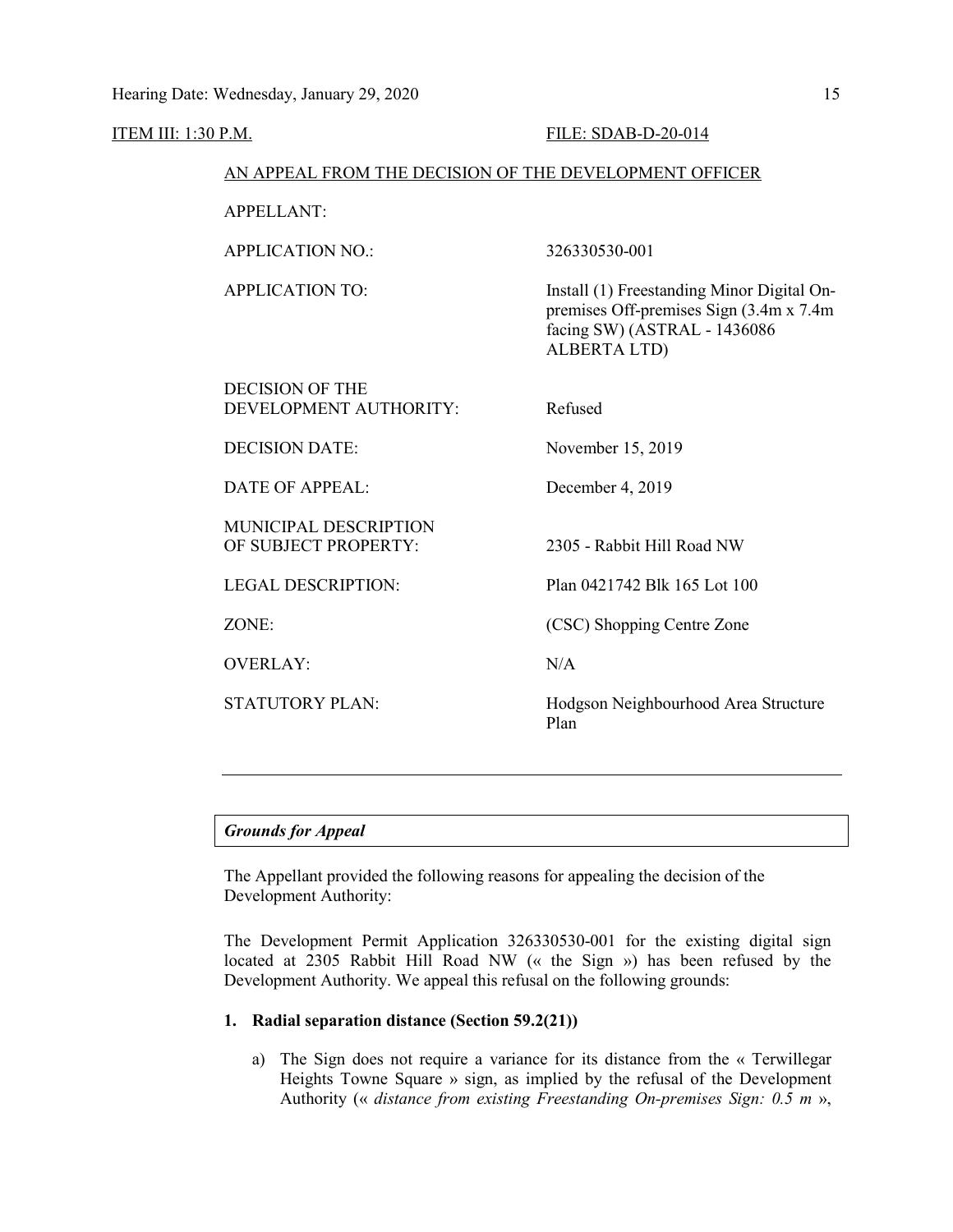because the latter is not a « Freestanding » sign.

Indeed, the «Terwillegar Heights Towne Square » sign is an« Identification » and « Fascia » sign within the meaning set out in Section 6.2 of the zoning Bylaw 12800. The Board has come to this conclusion for a similar sign in its decision dated July 16, 2019 (SDAB-D-19-103)

### **2. Maximum area (Section 59E.3(5)(c))**

- a) The Sign does require a variance because it exceeds the maximum allowed area by  $5.2 \text{ m}^2$ .
- b) A variance related to this provision was granted by the Board for the Sign in its decision dated September 7, 2012 (SDAB-D-12-183).
- c) At that time, the Transportation Services supported the proposed development and the Board concluded that the proposed sign « *will not create any traffic concerns in the area* » and « *would not undully interfere with the amenities of the neighbourhood nor materially interfere with or affect the use, enjoyment or value of neighbouring parcels of land* ».
- d) The Board also found in its reasons that « *based on the evidence provided, the effective viewing width of the sign (cord length) is 22 feet, which will ameliorate any effective increase in size that will be observed by potential viewers of the sign* ».

The sign is clearer than a smaller sign that would not require a variance in size because of the pixel density of the sign and the viewable distance to any part of the sign.

## **3. Distance from the Off-premise Sign / Sign with Digital Copy greater than 8.0 m2 at 14203 - 23 Avenue (Section 59E.3(5)(d))**

- a) The Sign does require a variance because it is 110 metres away from the digital sign recently authorized in 2019 at 14203 – 23 Avenue (311652056-001).
- b) The exact same variance was requested for that digital sign (14203 23 Avenue) and granted by the Board in its decision dated July 16, 2019 (SDAB-D-19-103).
- c) The Sign is located at a major intersection that services four large shopping centres on each corner, in an area that is very commercial and not in close proximity to any residential development.
- d) It targets northbound traffic on Rabbit Hill Road and eastbound traffic on 23 Avenue while the digital sign recently authorized diagonally across the intersection at 14203 – 23 Avenue targets southbound traffic on Rabbit Hill Road and westbound traffic on 23 Avenue. Consequently, drivers will not be able to see both signs at the same time and the 200-metre separation distance is not necessary.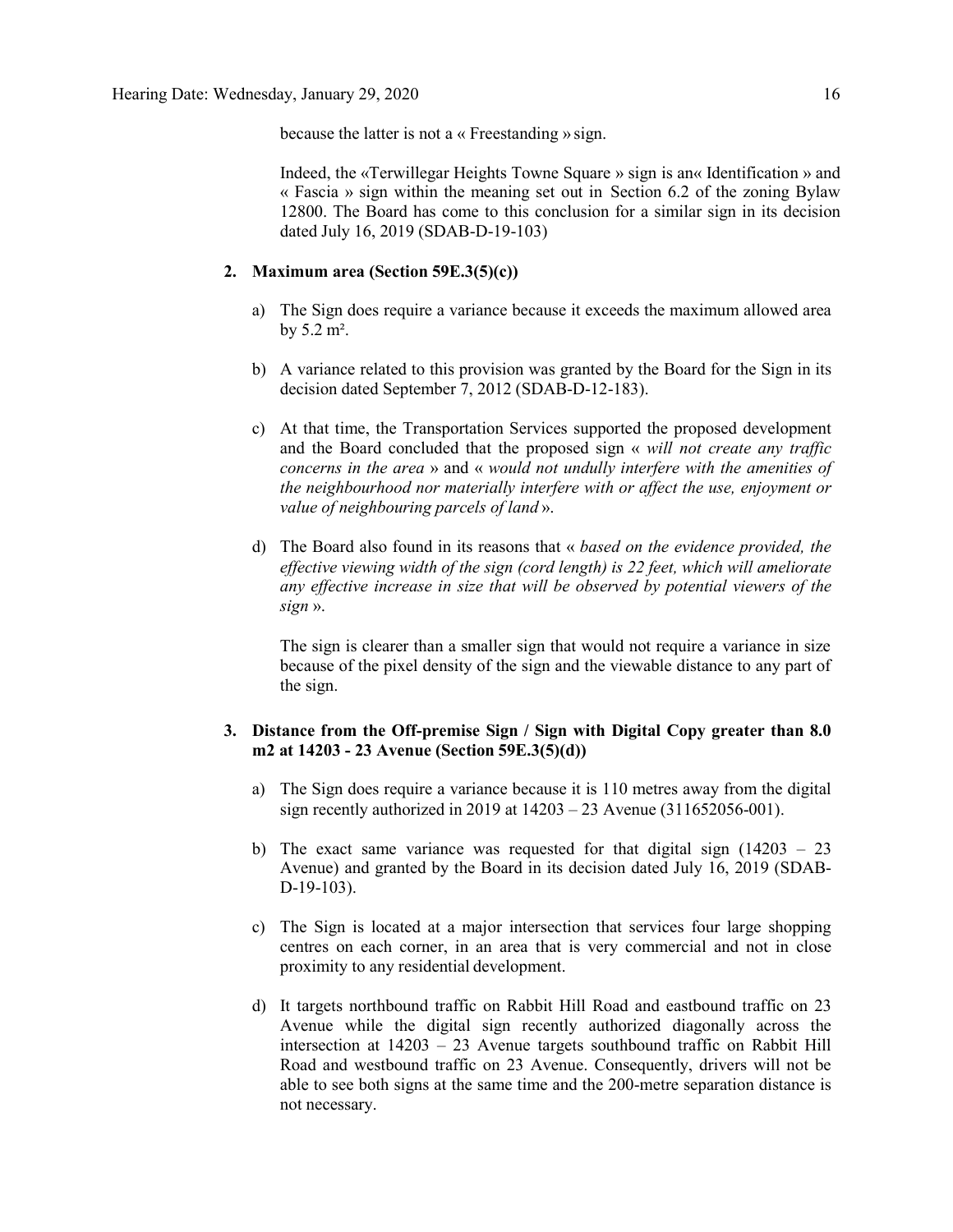e) It would unfair to refuse to grant the same variance allowed to the recently authorized digital sign at  $14203 - 23$  Avenue (311652056-001) since the Sign was authorised and built first. Therefore, the variance allowed to this recently authorized digital sign shall not be prejudicial to the pre-exisiting Sign.

## **4. Required setback in CSC zone (Section 59E.3(5)(i) and 320.4(3))**

- a) The Sign does require a variance because it is located 1.22 m from the property line while the required setback in CSC zone is 6.0 m.
- b) There is a large boulevard area between the Sign and the adjacent roadway, which significantly mitigates the impact of the required setback variance in this purely commercial area.
- c) The Sign was built at the same location as illustrated on site plan produced with the application #124483997-001 in 2012.
- d) Also, a similar variance was requested for the digital sign recently authorised in 2019 at 14203 – 23 Avenue and granted by the Board in its decision dated July 16, 2019 (SDAB-D-19-103).

## **5. Maximum number of signs on the Site (Section 59E.3(5)(j))**

- a) The Development Authority considers the Sign does require a variance because of the other existing Freestanding On-premises signs on the Site. The maximum allowed number of signs is four. The Development Authority considers there are currently six signs on the Site, including the Sign.
- b) Two of these six existing signs seem to be small temporary signs. We can also presume from the first reason for refusal that the « Terwillegar Heights Towne Square » monument sign was counted as one when it should not have.
- c) The Site is a large shopping centre in a very commercial area that can absorb the current number of signs. Also, there is no other digital sign on it.
- d) A total of 5 signs was allowed for the shopping centre located diagonally across the intersection (SDAB-D-19-103).

In conclusion, the variances requested for the Sign, built in 2012, are very similar in nature to the ones analyzed and granted by the Board in its decision dated July 16, 2019 (SDAB-D-19-103) for the construction of a new digital sign. Consequently, granting them in the present case would be both rational andfair.

None of the required variances will have any impact on the use, enjoyment or value of neighbouring properties or on the amenities of the neighbourhood.

## *General Matters*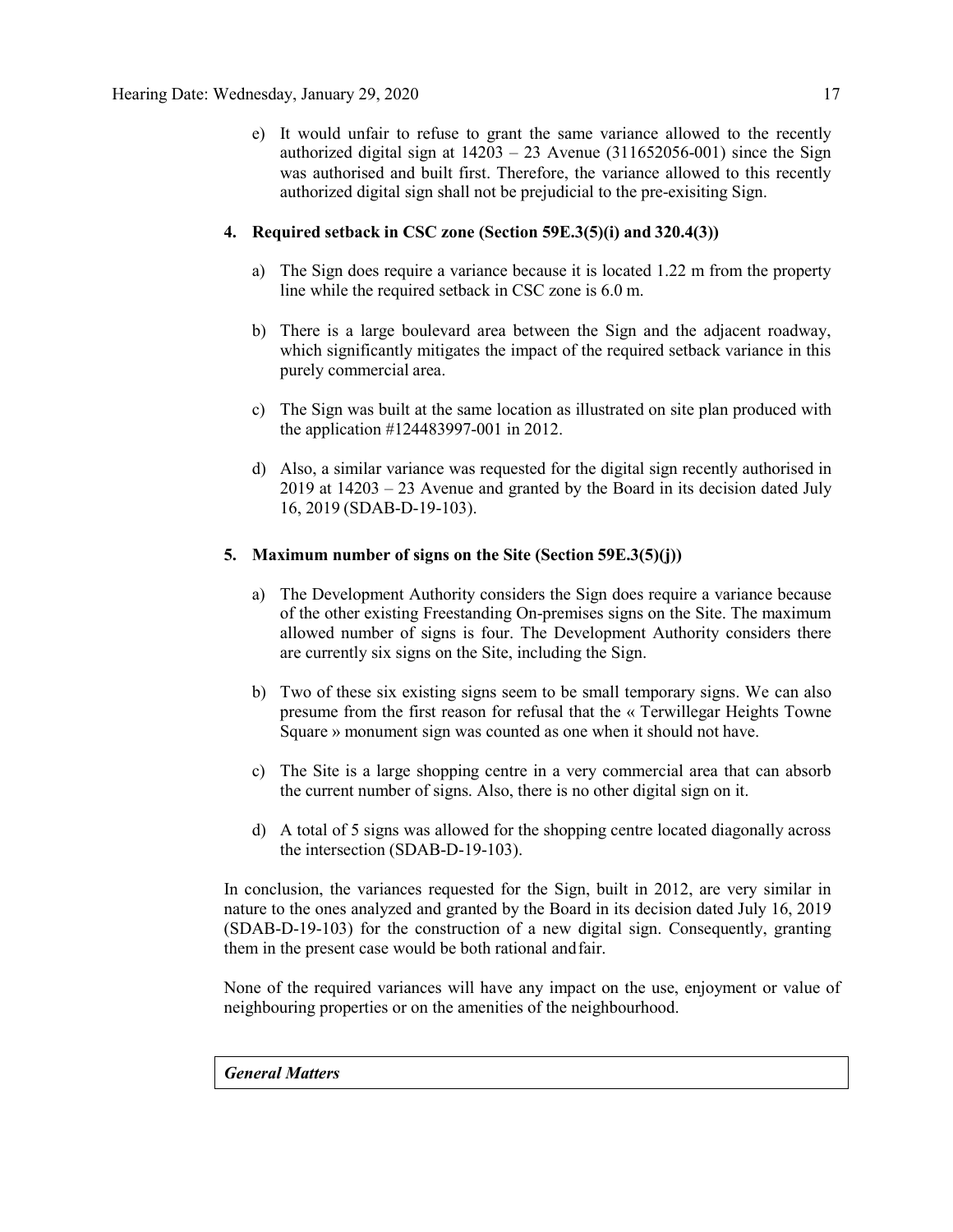#### **Appeal Information:**

## **The Board is advised that the appeal hearing was scheduled for January 29 or 30, 2020 at the request of the Appellant.**

The *Municipal Government Act*, RSA 2000, c M-26 states the following:

#### **Grounds for Appeal**

**685(1)** If a development authority

- (a) fails or refuses to issue a development permit to a person,
- (b) issues a development permit subject to conditions, or
- (c) issues an order under section 645,

the person applying for the permit or affected by the order under section 645 may appeal to the subdivision and development appeal board.

## **Appeals**

**686(1)** A development appeal to a subdivision and development appeal board is commenced by filing a notice of the appeal, containing reasons, with the board,

- (a) in the case of an appeal made by a person referred to in section 685(1)
	- (i) with respect to an application for a development permit,
		- (A) within 21 days after the date on which the written decision is given under section 642, […]

#### **Hearing and Decision**

**687(3)** In determining an appeal, the subdivision and development appeal board

…

- (a.1) must comply with the land use policies;
- (a.2) subject to section 638, must comply with any applicable statutory plans;
- (a.3) subject to clauses (a.4) and (d), must comply with any land use bylaw in effect;
- (a.4) must comply with the applicable requirements of the regulations under the *Gaming, Liquor and Cannabis Act* respecting the location of premises described in a cannabis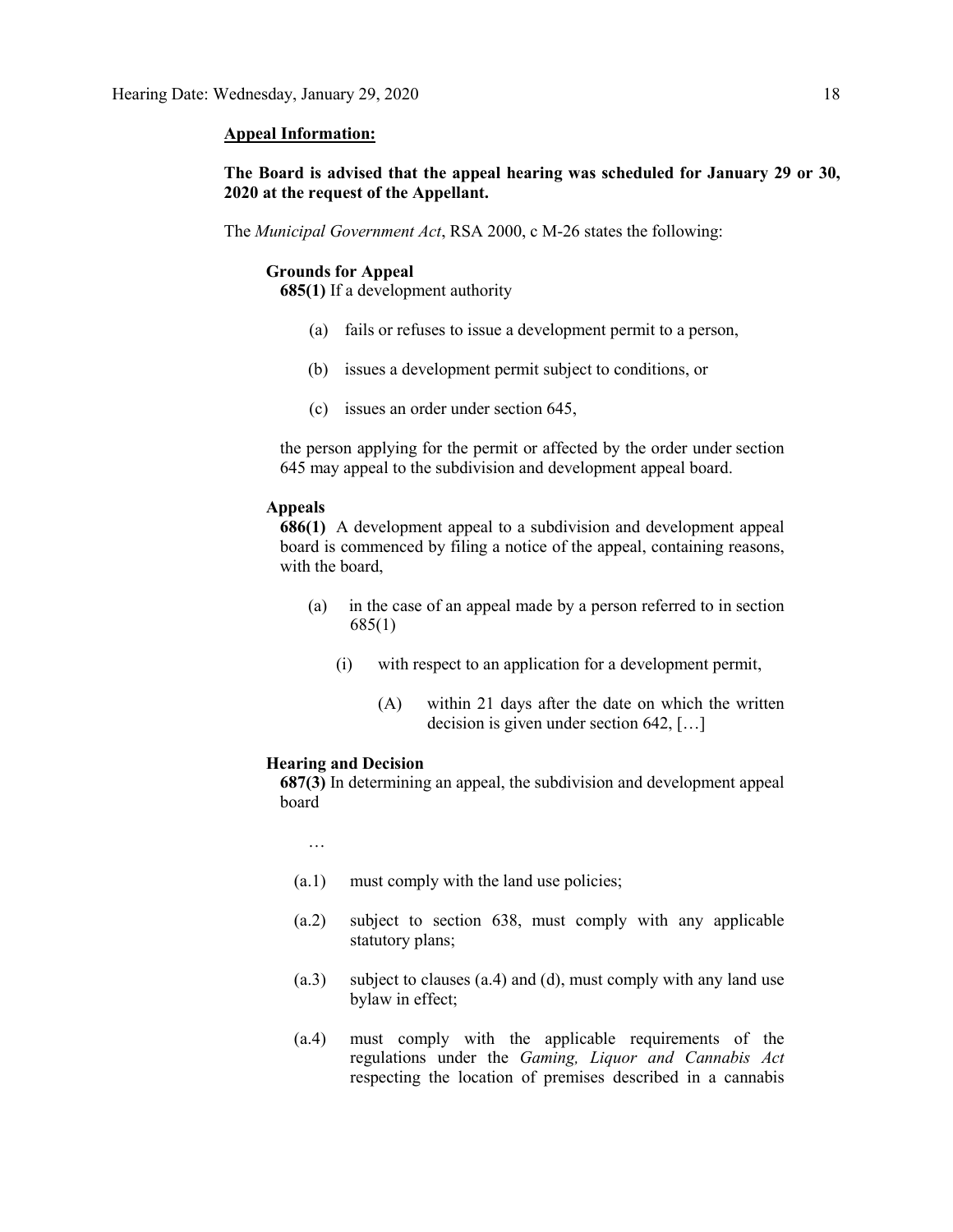licence and distances between those premises and other premises;

- …
- (c) may confirm, revoke or vary the order, decision or development permit or any condition attached to any of them or make or substitute an order, decision or permit of its own;
- (d) may make an order or decision or issue or confirm the issue of a development permit even though the proposed development does not comply with the land use bylaw if, in its opinion,
	- (i) the proposed development would not
		- (A) unduly interfere with the amenities of the neighbourhood, or
		- (B) materially interfere with or affect the use, enjoyment or value of neighbouring parcels of land,

and

(ii) the proposed development conforms with the use prescribed for that land or building in the land use bylaw.

### **General Provisions from the** *Edmonton Zoning Bylaw:*

Under section 320.3(36), **Minor Digital On-premises Off-premises Signs** is a **Discretionary Use** in the **(CSC) Shopping Centre Zone**.

Under section 7.9(3), **Minor Digital On-premises Off-premises Signs** means:

a Freestanding or Fascia Sign that contains Digital Copy, is a Permanent Sign, displays On-premises Advertising and/or Off-premises Advertising, and does not include moving effects, message transition effects, video images, or animation.

Under section 6.2, **Freestanding Signs** means:

a Sign supported independently of a building.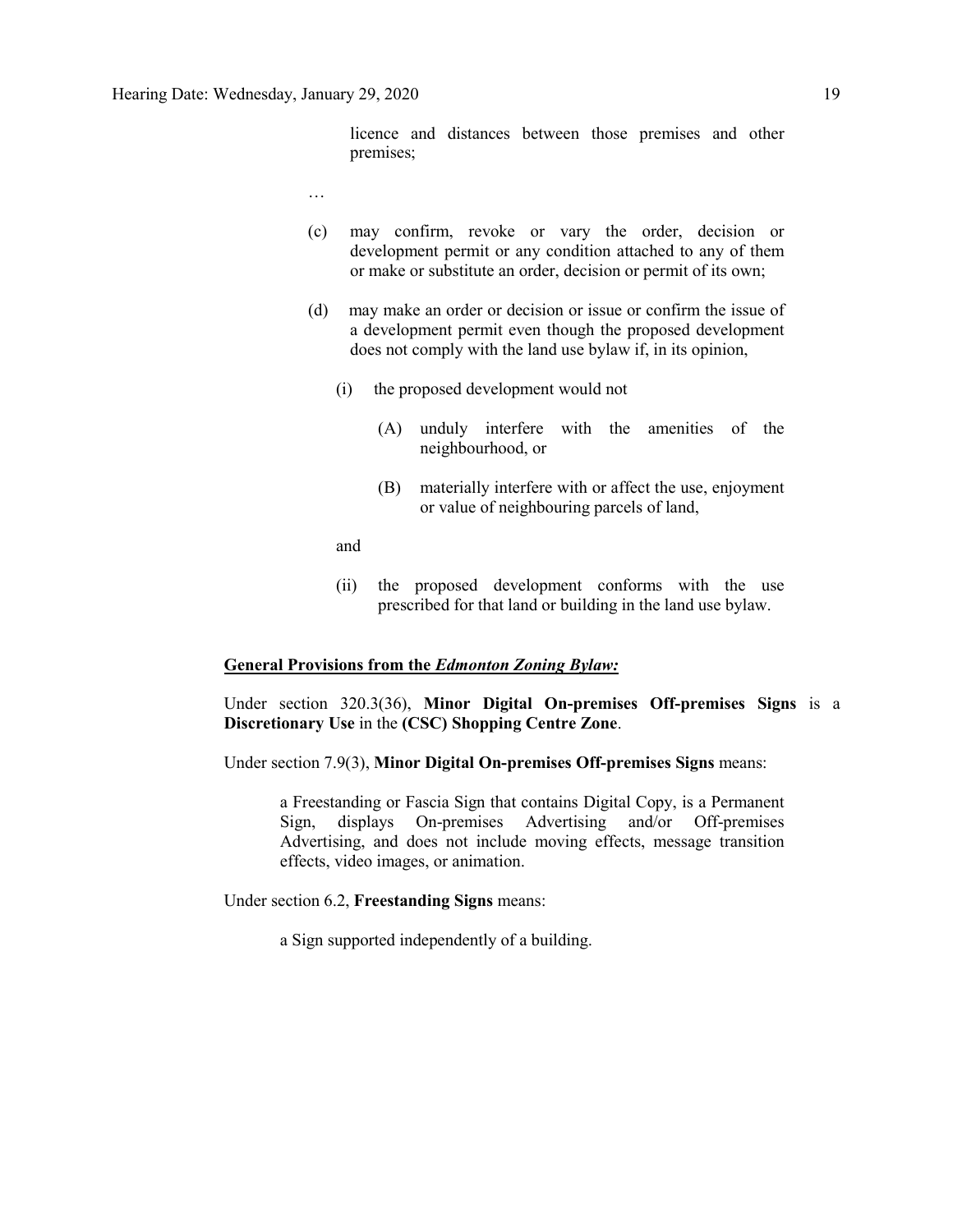

Under section 6.2, **Off-Premise Signs** means:

any Sign displaying Copy that directs attention to a business, activity, product, service or entertainment that cannot be considered as the principal products sold nor a principal business, activity, service or entertainment provided on the premises or Site where the Sign is displayed.

Under section 6.2, **On-Premises Advertising** means "On-Premises Advertising means Copy that only directs attention to a business, activity, product, service, or entertainment produced, offered for sale, or obtainable on the Site where the Sign is displayed."

Section 320.4(3) states "A minimum Setback of 6.0 m shall be required where a Site abuts a public roadway, other than a Lane, or the property line of a Site in a Residential Zone."

Section 320.4(8) states: "Signs shall comply with the regulations found in Schedule 59E."

Section 320.1 states that the **General Purpose** of the **(CSC) Shopping Centre Zone** is "to provide for larger shopping centre developments intended to serve a community or regional trade area. Residential, office, entertainment and cultural uses may also be included within such shopping complexes."

## *Section 59 – General Sign Provisions*

Section 59.2(21) states:

Any Sign Use that is a Freestanding Sign shall have a minimum 45.0 m radial separation distance from any other Sign Use that is a Freestanding Sign on the same Site. This separation distance does not apply to different Sign Uses that are co-located on the same Freestanding Sign structure.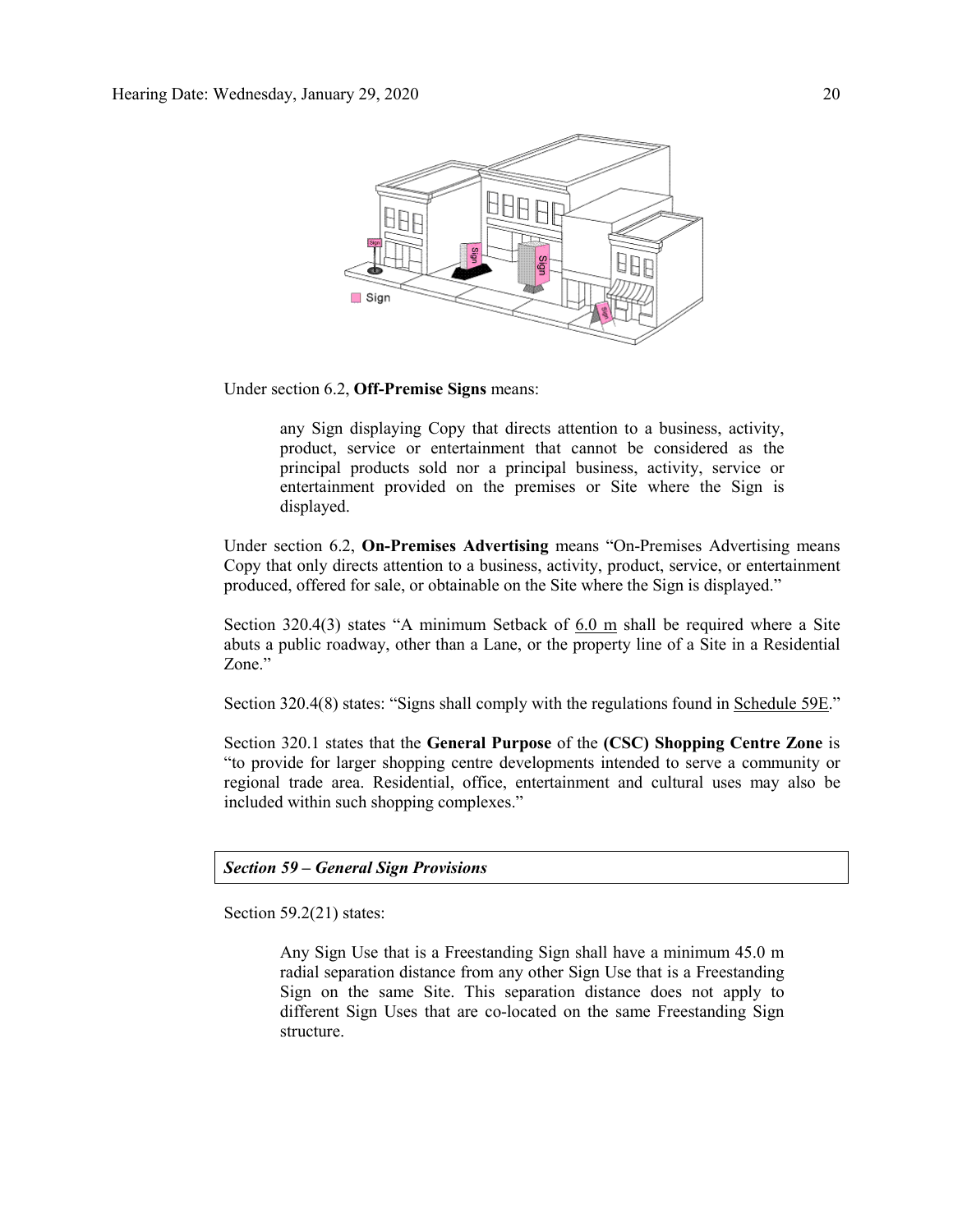## **Development Officer's Determination**

**1) Any Sign Use that is a Freestanding Sign shall have a minimum 45.0 m radial separation distance from any other Sign Use that is a Freestanding Sign on the same Site. This separation distance does not apply to different Sign Uses that are co-located on the same Freestanding Sign structure (Reference Section 59.2(21)):** 

**PROPOSED: distance from existing Freestanding On-premises Sign: 0.5m DEFICIENT BY: 44.5m**

## *Schedule 59E*

Schedule 59E.3(5) states the following with respect to Minor Digital On-premises Offpremises Signs:

- a. the maximum Height shall be [8.0 m;](javascript:void(0);)
- b. the maximum Width shall be  $8.0 \text{ m}$ ;
- **c. the maximum Area shall be:**
	- i.  $20.0 \text{ m}^2$ , to a maximum of 25% wall coverage for proposed Signs that are Fascia Signs; or
	- **ii. [20.0 m](javascript:void(0);)<sup>2</sup> for proposed Signs that are Freestanding Signs. The maximum combined Area of Digital Sign Copy and any other type of Copy on the same Sign face shall not exceed [20.0 m](javascript:void(0);)<sup>2</sup> ;**
- **d. proposed Sign locations shall be separated from Signs with Digital Copy greater than [8.0 m](javascript:void(0);)<sup>2</sup> or Off-premises Signs as follows:**

| <b>Proposed Sign Area</b>                                       | <b>Minimum</b><br>separation distance<br>from Signs with<br><b>Digital Copy greater</b><br>than $8.0 \frac{\text{m}^2}{\text{m}^2}$ or Off-<br>premises Signs |
|-----------------------------------------------------------------|---------------------------------------------------------------------------------------------------------------------------------------------------------------|
| Greater than $8.0 \text{ m}^2$ to<br>less than $20 \text{ m}^2$ | 100 <sub>m</sub>                                                                                                                                              |
| $\frac{20 \text{ m}^2}{20 \text{ m}^2}$ to 40 m <sup>2</sup>    | $200 \text{ m}$                                                                                                                                               |
| Greater than 40 $m2$                                            | )() m                                                                                                                                                         |

**The separation shall be applied from the location of the larger Offpremises Sign or Sign with Digital Copy.**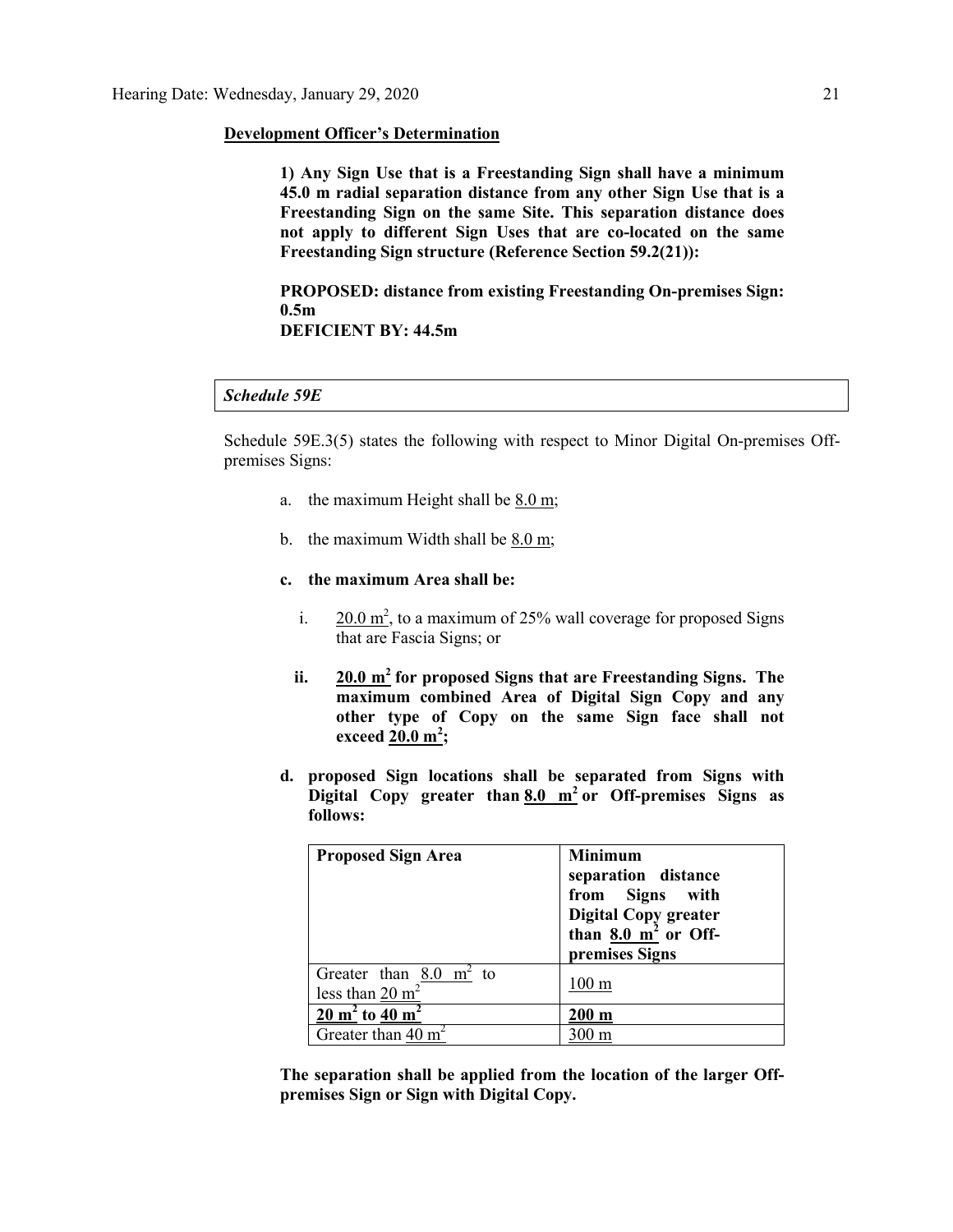- e. the top of proposed Signs that are Fascia Signs shall not extend more than [30 cm](javascript:void(0);) above the building roof or parapet wall;
- f. proposed Signs that are Fascia Signs shall have structural elements concealed from view;
- g. proposed Signs that are Fascia Signs shall not extend more than [40](javascript:void(0);)  [cm](javascript:void(0);) out from the wall or structure and shall not extend beyond the horizontal limits of the wall;
- h. proposed Signs that are Fascia Signs extending over a public rightof-way or passageway intended for pedestrian travel shall maintain a minimum clearance of [2.4 m;](javascript:void(0);) and
- **i. proposed Signs with an Area greater than [8.0 m](javascript:void(0);)<sup>2</sup> shall not be located within any Setback;**
- **j. the maximum number of Freestanding On-premises Signs, Roof On-premises Signs, Major Digital Signs, Minor Digital Onpremises Signs, Minor Digital On-premises Off-premises Signs and Minor Digital Off-premises Signs on a Site shall be four**; and
- k. an application for the renewal of a Sign with a lawful permit existing at the time of the passage of Bylaw 15892 will not be refused for the sole reason that it does not comply with all development regulations of this Bylaw. Application renewals shall demonstrate that the Sign meets the automatic light level controls outlined in Section 59.2(5) and traffic safety regulations in Section 59.2(2).

## **Development Officer's Determination**

**2) the maximum Area shall be:**

**ii. 20 m2 for proposed Signs that are Freestanding Signs. The maximum combined Area of Digital Sign Copy and any other type of Copy on the same Sign face shall not exceed 20 m2 (Reference Section 59E.3(5)(c)):**

**PROPOSED: 3.4m x 7.4m = 25.2m2 EXCEEDS BY: 5.2m2** 

**3) Proposed Sign locations with an area greater than 20m2 shall be separated from Signs with Digital Copy greater than 8.0 m2, or Offpremises Signs, by 200m (Reference Section 59E.3(5)(d)):**

**Proposed Sign Area: 25.2m2 Required Separation for signs 20m2 to 40m2 is 200m**

**PROPOSED: separation from sign located at 14203 - 23 Avenue (311652056-001): 110m**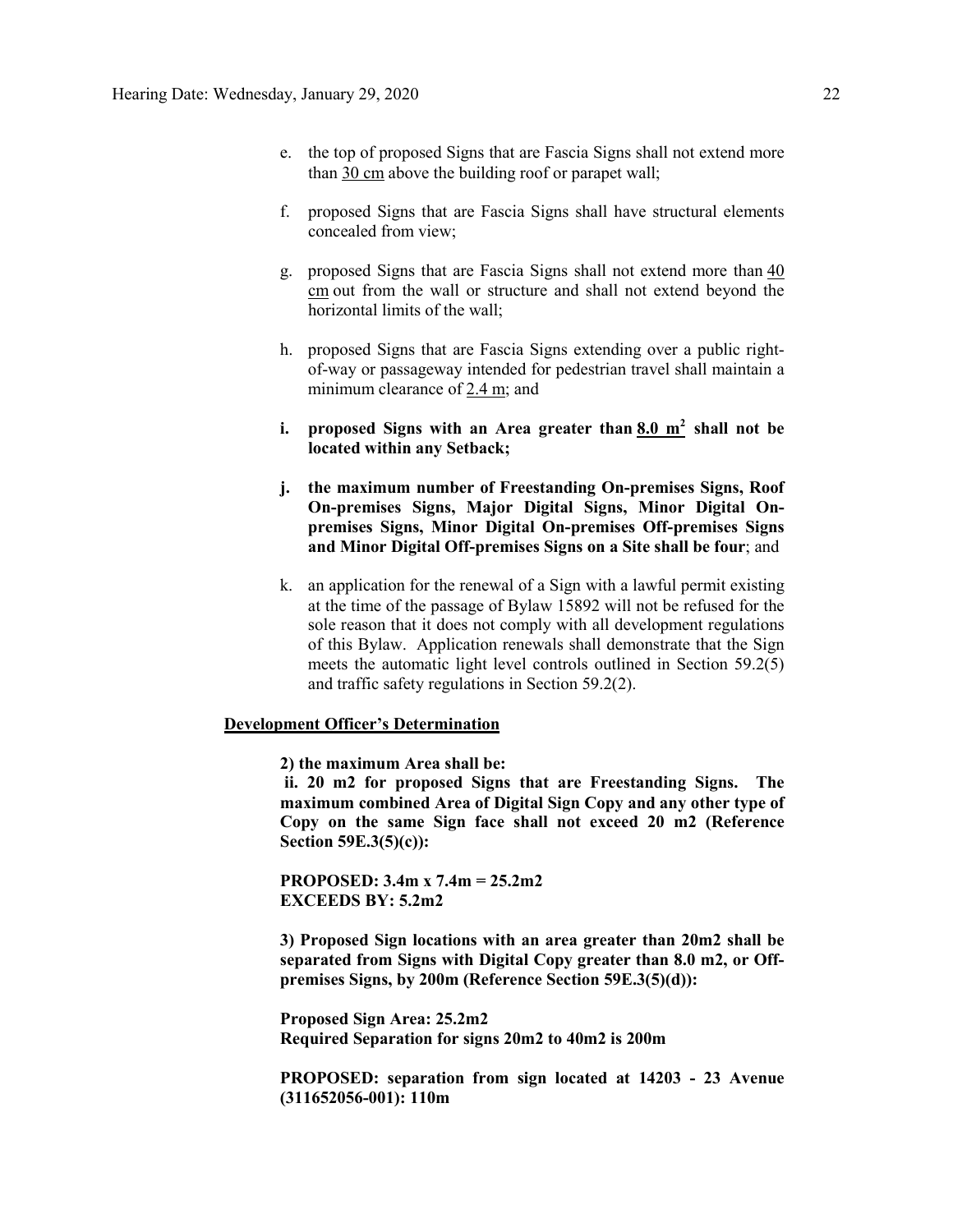## **DEFICIENT BY: 90m**

**The separation shall be applied from the location of the larger Offpremises Sign or Sign with Digital Copy.**

**4) proposed Signs with an Area greater than 8.0 m2 shall not be located within any Setback;**

**Required Setback in CSC Zone: 6.0m (Reference Section 59E.3(5)(i)):**

**PROPOSED: 1.22m from SW property line DEFICIENT BY: 4.78m**

**5) the maximum number of Freestanding On-premises Signs, Roof On-premises Signs, Major Digital Signs, Minor Digital On-premises Signs, Minor Digital On-premises Off-premises Signs and Minor Digital Off-premises Signs on a Site shall be four. (Reference Section 59E.3(5)(j))**

**PROPOSED: (1) Minor Digital On-Off premises Sign (freestanding) EXISTING: (5) Freestanding On-premises Signs EXCEEDS BY: (2)**

| <b>Application Number</b> | <b>Description</b>                                                                                                     | <b>Decision</b>                                                                                                                                                                                                                                                                                                                  |
|---------------------------|------------------------------------------------------------------------------------------------------------------------|----------------------------------------------------------------------------------------------------------------------------------------------------------------------------------------------------------------------------------------------------------------------------------------------------------------------------------|
| SDAB-D-12-183             | construct $(1)$ Off-<br>To<br>Premises Minor Digital<br>Freestanding Sign (3.44m x)<br>7.4m Single Sided facing<br>S/W | September 12, 2012; that the<br>appeal be ALLOWED and the<br><b>DEVELOPMENT</b><br>GRANTED and the excess of<br>5.46 square metres in the<br>maximum allowable<br>Sign<br>Area of a Minor Digital Off-<br>premises Sign be permitted,<br>subject to the following<br>conditions:                                                 |
|                           |                                                                                                                        | that the frequency of<br>1.77<br>change in the static digital<br>display cannot be less than 6<br>seconds with a 2 second<br>transition (hold time);<br>2. that each static digital<br>display shall contain a single<br>advertising copy and that split<br>screen advertising is not<br>permitted;<br>3. the Minor Digital Off- |

*Previous Subdivision and Development Appeal Board Decision*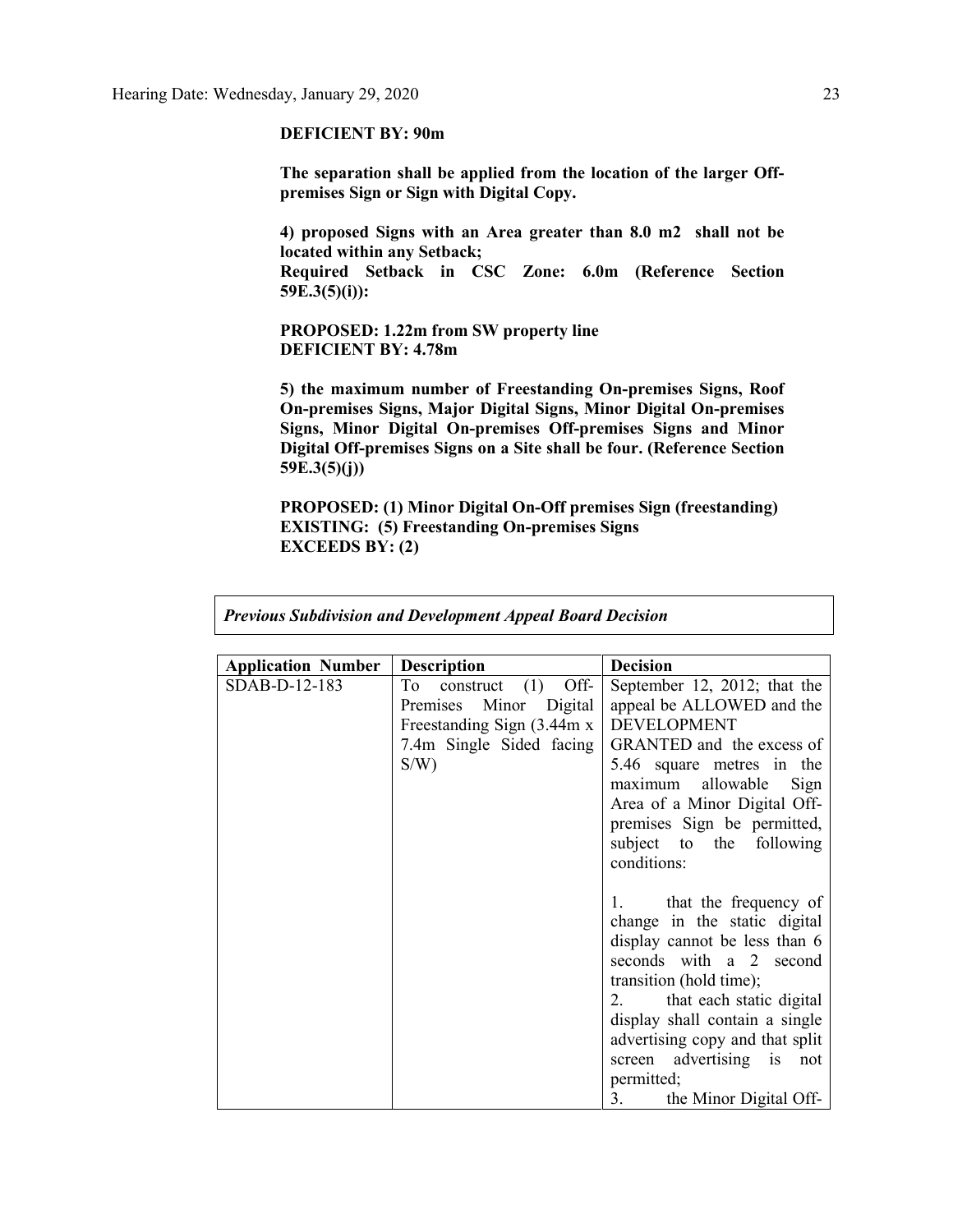|  | premises Sign is approved for     |
|--|-----------------------------------|
|  | five years and will expire on     |
|  | September 7, 2017;                |
|  | 4.<br>due to its position,        |
|  | shape, colour, format<br>or       |
|  | illumination, the proposed        |
|  | Minor Digital Off-premises        |
|  | Sign shall not obstruct the       |
|  | view of, or be confused with      |
|  | an official traffic sign, signal  |
|  | or device, as determined by       |
|  | the Development Officer in        |
|  | consultation with the City        |
|  | Engineer;                         |
|  | 5. the proposed Minor             |
|  | Digital Off-premises<br>Sign      |
|  | shall not<br>display lights       |
|  | resembling the flashing lights    |
|  | usually associated with danger    |
|  | or those used by police, fire,    |
|  | ambulance<br>and<br>other         |
|  | emergency vehicles;               |
|  | the proposed Minor<br>6.          |
|  | Digital Off-premises<br>Sign      |
|  | shall not operate or employ       |
|  | any stereo option or motion       |
|  | picture projection, or<br>use     |
|  | holography;                       |
|  | the proposed Minor<br>7.          |
|  | Digital Off-premises<br>Sign      |
|  | shall comply with the building    |
|  | setback line of the area;         |
|  | the brightness of the<br>8.       |
|  | proposed Minor Digital Off-       |
|  | premises<br>Sign shall<br>be      |
|  | adjustable and controlled         |
|  | relative to ambient light, to the |
|  | satisfaction<br>of<br>the         |
|  | Transportation Department;        |
|  | that<br>should<br>9.<br>at<br>any |
|  | time, Transportation Services     |
|  | determine that the sign face      |
|  | contributes to safety concerns,   |
|  | owner/applicant<br>the<br>must    |
|  | immediately<br>address<br>the     |
|  | safety concerns identified by     |
|  | removing<br>the<br>de-<br>sign,   |
|  | energizing the sign, changing     |
|  | the message conveyed on the       |
|  | sign,<br>and/or addressing the    |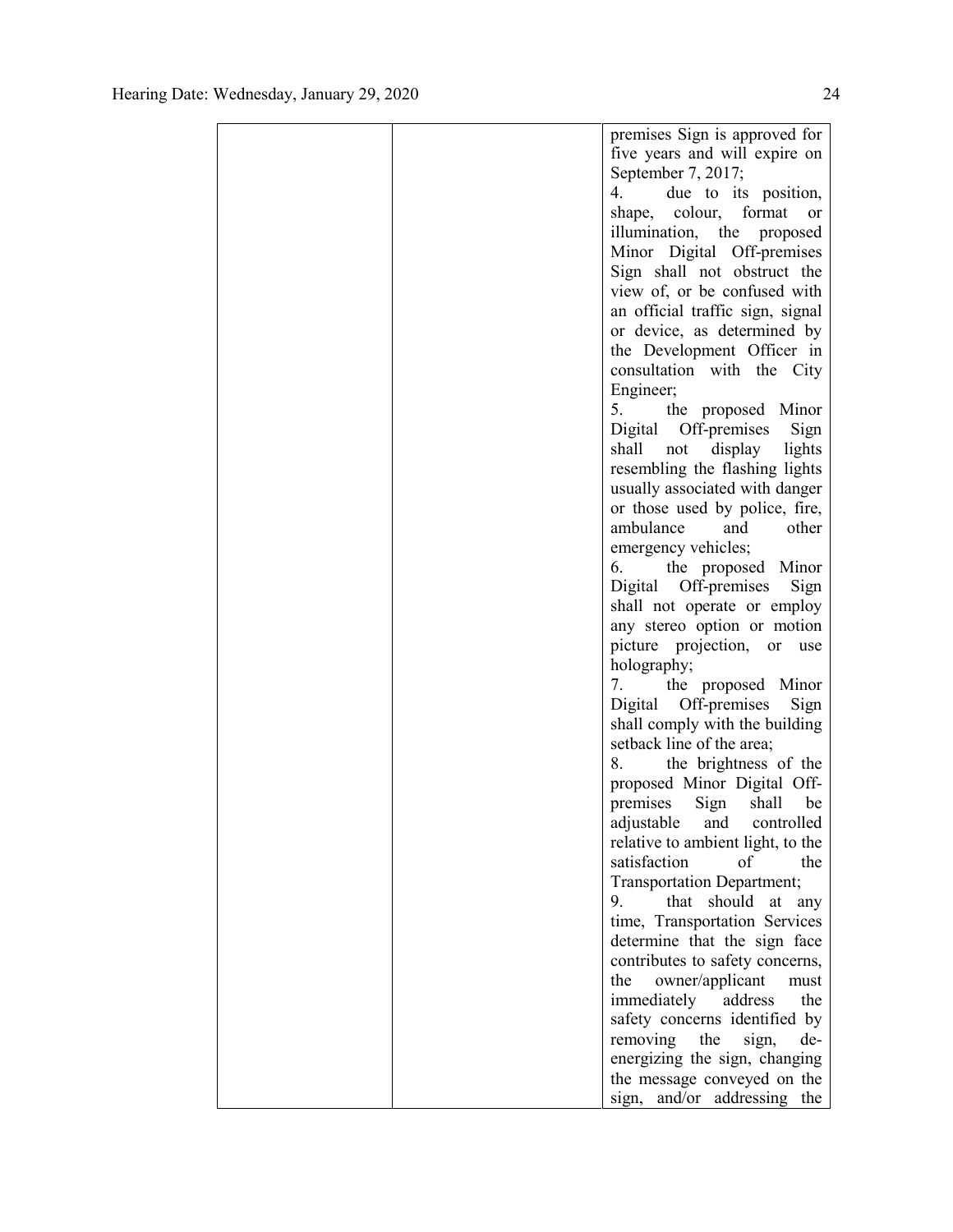|  | concern in another manner                                       |
|--|-----------------------------------------------------------------|
|  | acceptable to Transportation                                    |
|  | Services:                                                       |
|  | 10.<br>that<br>the                                              |
|  | owner/applicant must provide                                    |
|  | a written statement of the                                      |
|  | actions taken to mitigate a                                     |
|  | safety concern identified by                                    |
|  | <b>Transportation Services within</b>                           |
|  | 30 days of the notification of                                  |
|  | Failure<br>the concern.<br>to                                   |
|  | provide corrective action will                                  |
|  | result in the requirement to                                    |
|  | immediately remove or de-                                       |
|  | energize the sign;                                              |
|  | 11.<br>the<br>maximum                                           |
|  | allowable<br>of<br>the<br>height                                |
|  | proposed Minor Digital Off-                                     |
|  | premises Sign shall not exceed                                  |
|  | 8.0 metres;                                                     |
|  | 12.<br>that<br>underground                                      |
|  | power be supplied to the                                        |
|  | proposed Minor Digital Off-                                     |
|  | premises Sign;                                                  |
|  |                                                                 |
|  | Advisements:                                                    |
|  |                                                                 |
|  | Should the Applicant<br>1.                                      |
|  | wish to display video or any                                    |
|  | form of moving images on the                                    |
|  | sign, a new development                                         |
|  | application for a Major Digital                                 |
|  | Sign will be required. At that<br>time, Transportation Services |
|  | will require a safety review of                                 |
|  |                                                                 |
|  | the sign prior to supporting                                    |
|  | the application.                                                |

## Notice to Applicant/Appellant

Provincial legislation requires that the Subdivision and Development Appeal Board issue its official decision in writing within fifteen days of the conclusion of the hearing.

 $\mathcal{L}_\text{max} = \mathcal{L}_\text{max} = \mathcal{L}_\text{max} = \mathcal{L}_\text{max} = \mathcal{L}_\text{max} = \mathcal{L}_\text{max} = \mathcal{L}_\text{max} = \mathcal{L}_\text{max} = \mathcal{L}_\text{max} = \mathcal{L}_\text{max} = \mathcal{L}_\text{max} = \mathcal{L}_\text{max} = \mathcal{L}_\text{max} = \mathcal{L}_\text{max} = \mathcal{L}_\text{max} = \mathcal{L}_\text{max} = \mathcal{L}_\text{max} = \mathcal{L}_\text{max} = \mathcal{$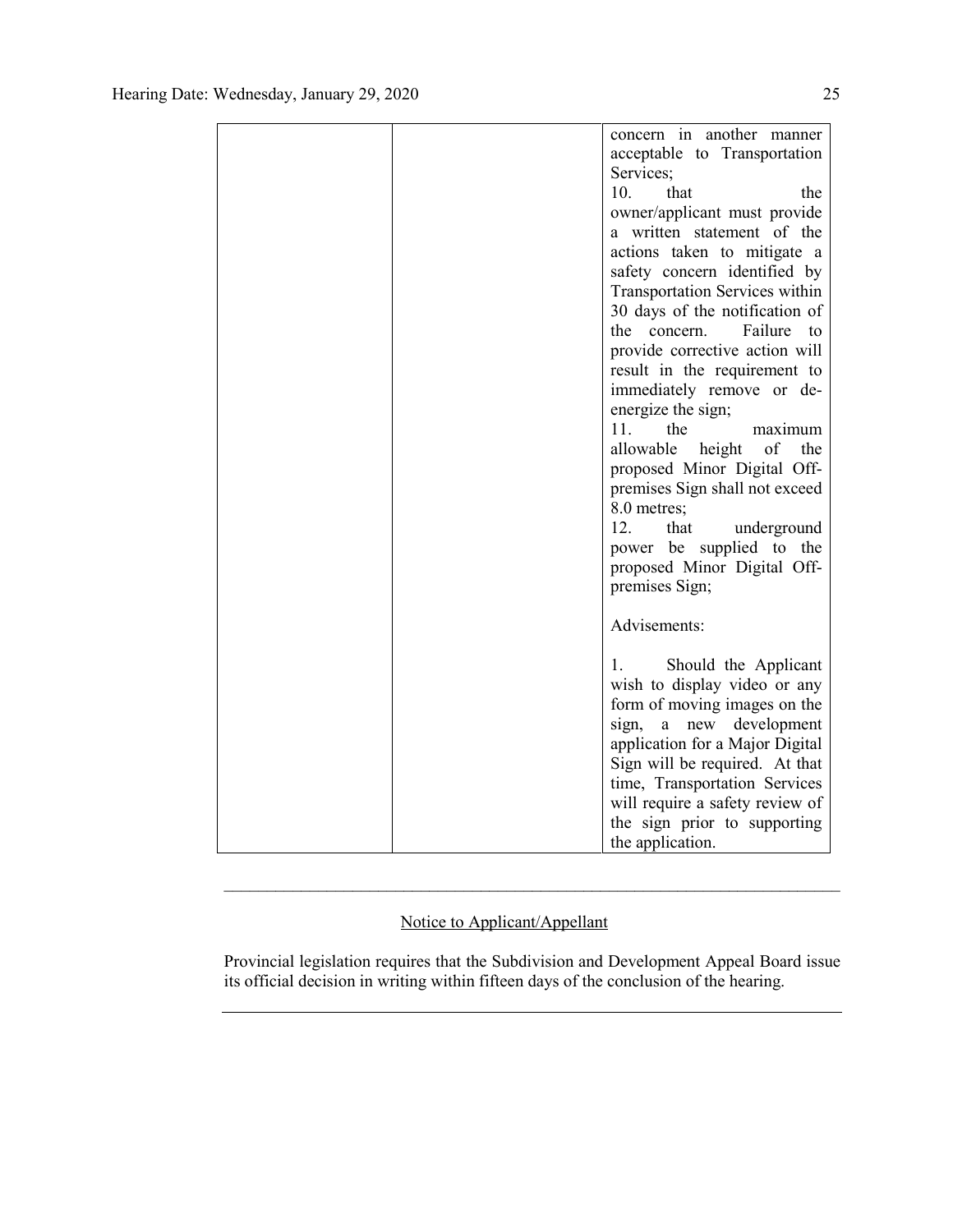| <b>dmonton</b><br><b>Application for</b><br>Applicant<br><b>Scope of Application</b><br>To install (1) Freestanding Minor Digital On-premises Off-premises Sign (3.4m x 7.4m facing SW) (ASTRAL - 1436086 ALBERTA<br>LTD.)<br><b>Permit Details</b><br>ASA Sticker No./Name of Engineer:<br>Construction Value: 0<br>Fascia Off-premises Sign: 0<br>Fascia On-premises Sign: 0<br>Roof Off-premises Sign: 0<br>Roof On-premises Sign: 0<br>Minor Digital On-premises Sign: 0<br>Minor Digital Off-premises Sign: 0<br>Minor Digital On/Off-premises Sign: 1 |                                                                                                 | <b>Application Date:</b><br>JUL 25, 2019<br>Printed:<br>December 4, 2019 at 1:29 PM<br>Page:<br>$1$ of $3$ |  |  |  |  |  |  |  |
|-------------------------------------------------------------------------------------------------------------------------------------------------------------------------------------------------------------------------------------------------------------------------------------------------------------------------------------------------------------------------------------------------------------------------------------------------------------------------------------------------------------------------------------------------------------|-------------------------------------------------------------------------------------------------|------------------------------------------------------------------------------------------------------------|--|--|--|--|--|--|--|
|                                                                                                                                                                                                                                                                                                                                                                                                                                                                                                                                                             |                                                                                                 |                                                                                                            |  |  |  |  |  |  |  |
|                                                                                                                                                                                                                                                                                                                                                                                                                                                                                                                                                             |                                                                                                 |                                                                                                            |  |  |  |  |  |  |  |
|                                                                                                                                                                                                                                                                                                                                                                                                                                                                                                                                                             | <b>Sign Combo Permit</b>                                                                        |                                                                                                            |  |  |  |  |  |  |  |
|                                                                                                                                                                                                                                                                                                                                                                                                                                                                                                                                                             | This document is a Development Permit Decision for the development application described below. |                                                                                                            |  |  |  |  |  |  |  |
|                                                                                                                                                                                                                                                                                                                                                                                                                                                                                                                                                             | Property Address(es) and Legal Description(s)                                                   |                                                                                                            |  |  |  |  |  |  |  |
|                                                                                                                                                                                                                                                                                                                                                                                                                                                                                                                                                             | 2305 - RABBIT HILL ROAD NW                                                                      |                                                                                                            |  |  |  |  |  |  |  |
|                                                                                                                                                                                                                                                                                                                                                                                                                                                                                                                                                             | Plan 0421742 Blk 165 Lot 100                                                                    |                                                                                                            |  |  |  |  |  |  |  |
|                                                                                                                                                                                                                                                                                                                                                                                                                                                                                                                                                             |                                                                                                 |                                                                                                            |  |  |  |  |  |  |  |
|                                                                                                                                                                                                                                                                                                                                                                                                                                                                                                                                                             |                                                                                                 |                                                                                                            |  |  |  |  |  |  |  |
|                                                                                                                                                                                                                                                                                                                                                                                                                                                                                                                                                             |                                                                                                 |                                                                                                            |  |  |  |  |  |  |  |
|                                                                                                                                                                                                                                                                                                                                                                                                                                                                                                                                                             |                                                                                                 |                                                                                                            |  |  |  |  |  |  |  |
|                                                                                                                                                                                                                                                                                                                                                                                                                                                                                                                                                             | Class of Permit:                                                                                |                                                                                                            |  |  |  |  |  |  |  |
|                                                                                                                                                                                                                                                                                                                                                                                                                                                                                                                                                             | <b>Expiry Date:</b>                                                                             |                                                                                                            |  |  |  |  |  |  |  |
|                                                                                                                                                                                                                                                                                                                                                                                                                                                                                                                                                             |                                                                                                 |                                                                                                            |  |  |  |  |  |  |  |
|                                                                                                                                                                                                                                                                                                                                                                                                                                                                                                                                                             | Freestanding Off-premises Sign: 0                                                               |                                                                                                            |  |  |  |  |  |  |  |
|                                                                                                                                                                                                                                                                                                                                                                                                                                                                                                                                                             | Freestanding On-premises Sign: 0                                                                |                                                                                                            |  |  |  |  |  |  |  |
|                                                                                                                                                                                                                                                                                                                                                                                                                                                                                                                                                             | Projecting Off-premises Sign: 0                                                                 |                                                                                                            |  |  |  |  |  |  |  |
|                                                                                                                                                                                                                                                                                                                                                                                                                                                                                                                                                             | Projecting On-premises Sign: 0                                                                  |                                                                                                            |  |  |  |  |  |  |  |
|                                                                                                                                                                                                                                                                                                                                                                                                                                                                                                                                                             | Replacement Panel on Existing Sign: 0                                                           |                                                                                                            |  |  |  |  |  |  |  |
|                                                                                                                                                                                                                                                                                                                                                                                                                                                                                                                                                             | Comprehensive Sign Design: 0                                                                    |                                                                                                            |  |  |  |  |  |  |  |
|                                                                                                                                                                                                                                                                                                                                                                                                                                                                                                                                                             | Major Digital Sign: 0                                                                           |                                                                                                            |  |  |  |  |  |  |  |
| I/We certify that the above noted details are correct.                                                                                                                                                                                                                                                                                                                                                                                                                                                                                                      |                                                                                                 |                                                                                                            |  |  |  |  |  |  |  |
| Applicant signature:                                                                                                                                                                                                                                                                                                                                                                                                                                                                                                                                        |                                                                                                 |                                                                                                            |  |  |  |  |  |  |  |
| <b>Development Application Decision</b><br>Refused                                                                                                                                                                                                                                                                                                                                                                                                                                                                                                          |                                                                                                 |                                                                                                            |  |  |  |  |  |  |  |
| Issue Date: Nov 15, 2019 Development Authority: NOORMAN, BRENDA                                                                                                                                                                                                                                                                                                                                                                                                                                                                                             |                                                                                                 |                                                                                                            |  |  |  |  |  |  |  |
|                                                                                                                                                                                                                                                                                                                                                                                                                                                                                                                                                             |                                                                                                 |                                                                                                            |  |  |  |  |  |  |  |
|                                                                                                                                                                                                                                                                                                                                                                                                                                                                                                                                                             |                                                                                                 |                                                                                                            |  |  |  |  |  |  |  |
|                                                                                                                                                                                                                                                                                                                                                                                                                                                                                                                                                             |                                                                                                 |                                                                                                            |  |  |  |  |  |  |  |
|                                                                                                                                                                                                                                                                                                                                                                                                                                                                                                                                                             |                                                                                                 |                                                                                                            |  |  |  |  |  |  |  |
|                                                                                                                                                                                                                                                                                                                                                                                                                                                                                                                                                             |                                                                                                 |                                                                                                            |  |  |  |  |  |  |  |
|                                                                                                                                                                                                                                                                                                                                                                                                                                                                                                                                                             |                                                                                                 |                                                                                                            |  |  |  |  |  |  |  |
|                                                                                                                                                                                                                                                                                                                                                                                                                                                                                                                                                             |                                                                                                 |                                                                                                            |  |  |  |  |  |  |  |
|                                                                                                                                                                                                                                                                                                                                                                                                                                                                                                                                                             |                                                                                                 |                                                                                                            |  |  |  |  |  |  |  |
|                                                                                                                                                                                                                                                                                                                                                                                                                                                                                                                                                             |                                                                                                 |                                                                                                            |  |  |  |  |  |  |  |
|                                                                                                                                                                                                                                                                                                                                                                                                                                                                                                                                                             |                                                                                                 |                                                                                                            |  |  |  |  |  |  |  |
|                                                                                                                                                                                                                                                                                                                                                                                                                                                                                                                                                             |                                                                                                 |                                                                                                            |  |  |  |  |  |  |  |
|                                                                                                                                                                                                                                                                                                                                                                                                                                                                                                                                                             |                                                                                                 |                                                                                                            |  |  |  |  |  |  |  |
|                                                                                                                                                                                                                                                                                                                                                                                                                                                                                                                                                             |                                                                                                 |                                                                                                            |  |  |  |  |  |  |  |
|                                                                                                                                                                                                                                                                                                                                                                                                                                                                                                                                                             |                                                                                                 |                                                                                                            |  |  |  |  |  |  |  |
|                                                                                                                                                                                                                                                                                                                                                                                                                                                                                                                                                             |                                                                                                 |                                                                                                            |  |  |  |  |  |  |  |
| THIS IS NOT A PERMIT                                                                                                                                                                                                                                                                                                                                                                                                                                                                                                                                        |                                                                                                 |                                                                                                            |  |  |  |  |  |  |  |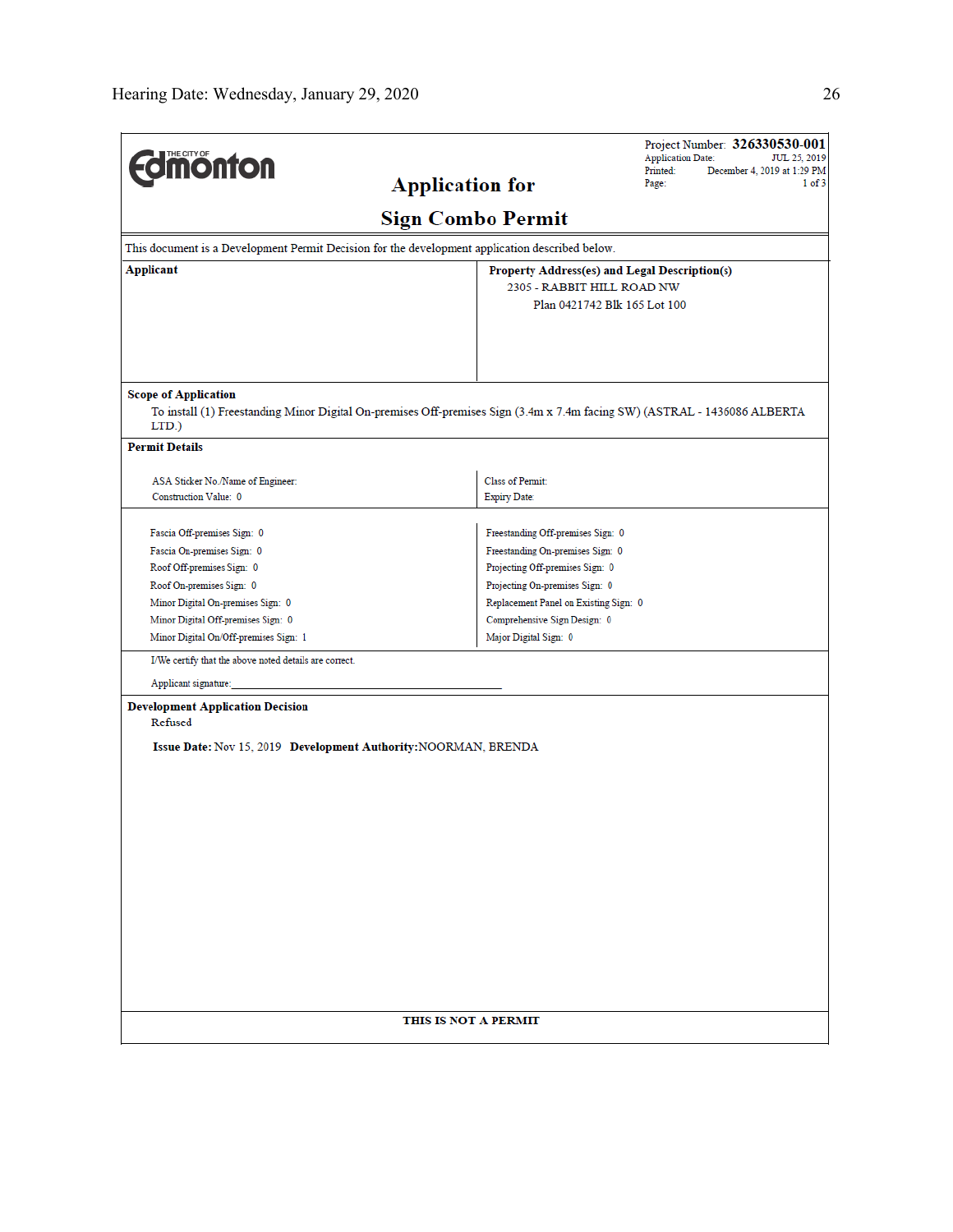| <b>onton</b>                                                                                                                                                                                                                                                                                                                                                         |                               |                                |                      | <b>Application Date:</b><br>Printed: | Project Number: 326330530-001<br>JUL 25, 2019<br>December 4, 2019 at 1:29 PM |
|----------------------------------------------------------------------------------------------------------------------------------------------------------------------------------------------------------------------------------------------------------------------------------------------------------------------------------------------------------------------|-------------------------------|--------------------------------|----------------------|--------------------------------------|------------------------------------------------------------------------------|
|                                                                                                                                                                                                                                                                                                                                                                      |                               | <b>Application for</b>         |                      | Page:                                | $2$ of $3$                                                                   |
|                                                                                                                                                                                                                                                                                                                                                                      |                               | <b>Sign Combo Permit</b>       |                      |                                      |                                                                              |
| <b>Reason for Refusal</b><br>1) Any Sign Use that is a Freestanding Sign shall have a minimum 45.0 m radial separation distance from any other Sign Use that is<br>a Freestanding Sign on the same Site. This separation distance does not apply to different Sign Uses that are co-located on the same<br>Freestanding Sign structure (Reference Section 59.2(21)): |                               |                                |                      |                                      |                                                                              |
| PROPOSED: distance from existing Freestanding On-premises Sign: 0.5m<br>DEFICIENT BY: 44.5m                                                                                                                                                                                                                                                                          |                               |                                |                      |                                      |                                                                              |
| 2) the maximum Area shall be:<br>ii. 20 m2 for proposed Signs that are Freestanding Signs. The maximum combined Area of Digital Sign Copy and any other type<br>of Copy on the same Sign face shall not exceed 20 m2 (Reference Section $59E.3(5)(c)$ ):                                                                                                             |                               |                                |                      |                                      |                                                                              |
| PROPOSED: $3.4m \times 7.4m = 25.2m2$<br>EXCEEDS BY: 5.2m2                                                                                                                                                                                                                                                                                                           |                               |                                |                      |                                      |                                                                              |
| 3) Proposed Sign locations with an area greater than 20m2 shall be separated from Signs with Digital Copy greater than 8.0 m2, or<br>Off-premises Signs, by 200m (Reference Section 59E.3(5)(d)):                                                                                                                                                                    |                               |                                |                      |                                      |                                                                              |
| Proposed Sign Area: 25.2m2<br>Required Separation for signs 20m2 to 40m2 is 200m                                                                                                                                                                                                                                                                                     |                               |                                |                      |                                      |                                                                              |
| PROPOSED: separation from sign located at 14203 - 23 Avenue (311652056-001): 110m<br><b>DEFICIENT BY: 90m</b>                                                                                                                                                                                                                                                        |                               |                                |                      |                                      |                                                                              |
| The separation shall be applied from the location of the larger Off-premises Sign or Sign with Digital Copy.                                                                                                                                                                                                                                                         |                               |                                |                      |                                      |                                                                              |
| 4) proposed Signs with an Area greater than 8.0 m2 shall not be located within any Setback;<br>Required Setback in CSC Zone: 6.0m (Reference Section 59E.3(5)(i)):                                                                                                                                                                                                   |                               |                                |                      |                                      |                                                                              |
| PROPOSED: 1.22m from SW property line<br>DEFICIENT BY: 4.78m                                                                                                                                                                                                                                                                                                         |                               |                                |                      |                                      |                                                                              |
| 5) the maximum number of Freestanding On-premises Signs, Roof On-premises Signs, Major Digital Signs, Minor Digital On-<br>premises Signs, Minor Digital On-premises Off-premises Signs and Minor Digital Off-premises Signs on a Site shall be four.<br>(Reference Section 59E.3(5)(i))                                                                             |                               |                                |                      |                                      |                                                                              |
| PROPOSED: (1) Minor Digital On-Off premises Sign (freestanding)<br>EXISTING: (5) Freestanding On-premises Signs<br>EXCEEDS BY: $(2)$                                                                                                                                                                                                                                 |                               |                                |                      |                                      |                                                                              |
| <b>Rights of Appeal</b><br>The Applicant has the right of appeal within 21 days after the date on which the decision is made, as outlined in Section 683<br>through 689 of the Municipal Government Act.                                                                                                                                                             |                               |                                |                      |                                      |                                                                              |
| Fees                                                                                                                                                                                                                                                                                                                                                                 |                               |                                |                      |                                      |                                                                              |
|                                                                                                                                                                                                                                                                                                                                                                      | <b>Fee Amount</b><br>\$458.00 | <b>Amount Paid</b><br>\$458.00 | Receipt#<br>06196280 | Date Paid<br>Oct 07, 2019            |                                                                              |
| <b>Existing Without Dev Permit Penalty</b><br>Fee<br>Sign Dev Appl Fee - Digital Signs                                                                                                                                                                                                                                                                               | \$458.00                      | \$458.00                       | 06196280             | Oct 07, 2019                         |                                                                              |
|                                                                                                                                                                                                                                                                                                                                                                      |                               |                                |                      |                                      |                                                                              |
|                                                                                                                                                                                                                                                                                                                                                                      |                               | THIS IS NOT A PERMIT           |                      |                                      |                                                                              |
|                                                                                                                                                                                                                                                                                                                                                                      |                               |                                |                      |                                      |                                                                              |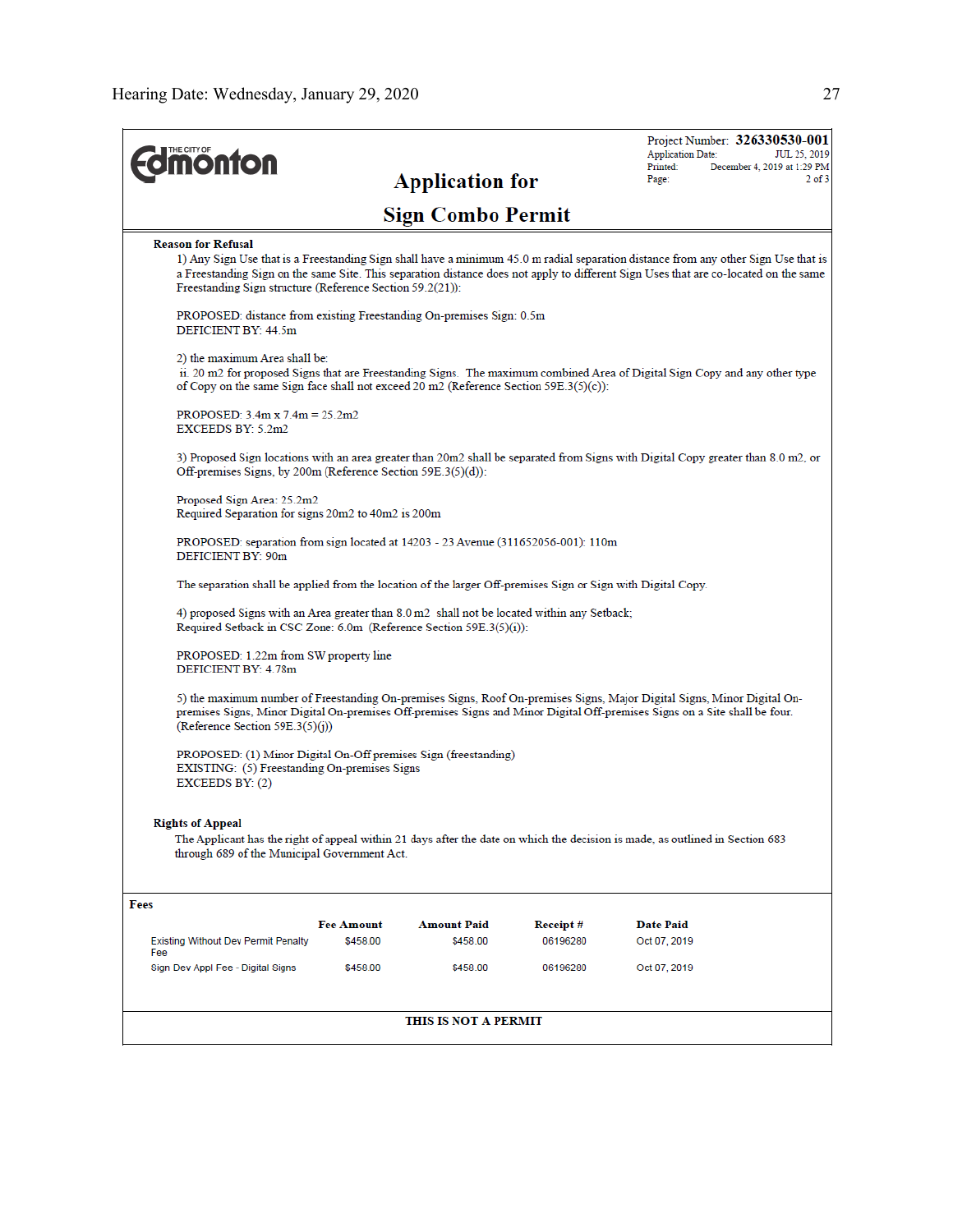| <b>Edimonton</b><br><b>Application for</b>     |                   |                    |          | Project Number: 326330530-001<br>Application Date:<br>JUL 25, 2019<br>Printed:<br>December 4, 2019 at 1:29 PM |  |  |  |  |  |
|------------------------------------------------|-------------------|--------------------|----------|---------------------------------------------------------------------------------------------------------------|--|--|--|--|--|
|                                                | Page:             | $3$ of $3$         |          |                                                                                                               |  |  |  |  |  |
| <b>Sign Combo Permit</b>                       |                   |                    |          |                                                                                                               |  |  |  |  |  |
| Fees                                           |                   |                    |          |                                                                                                               |  |  |  |  |  |
|                                                | <b>Fee Amount</b> | <b>Amount Paid</b> | Receipt# | <b>Date Paid</b>                                                                                              |  |  |  |  |  |
| <b>Total GST Amount:</b><br>Totals for Permit: | \$0.00            |                    |          |                                                                                                               |  |  |  |  |  |
|                                                | \$916.00          | \$916.00           |          |                                                                                                               |  |  |  |  |  |
|                                                |                   |                    |          |                                                                                                               |  |  |  |  |  |
|                                                |                   |                    |          |                                                                                                               |  |  |  |  |  |
|                                                |                   |                    |          |                                                                                                               |  |  |  |  |  |
|                                                |                   |                    |          |                                                                                                               |  |  |  |  |  |
|                                                |                   |                    |          |                                                                                                               |  |  |  |  |  |
|                                                |                   |                    |          |                                                                                                               |  |  |  |  |  |
|                                                |                   |                    |          |                                                                                                               |  |  |  |  |  |
|                                                |                   |                    |          |                                                                                                               |  |  |  |  |  |
|                                                |                   |                    |          |                                                                                                               |  |  |  |  |  |
|                                                |                   |                    |          |                                                                                                               |  |  |  |  |  |
|                                                |                   |                    |          |                                                                                                               |  |  |  |  |  |
|                                                |                   |                    |          |                                                                                                               |  |  |  |  |  |
|                                                |                   |                    |          |                                                                                                               |  |  |  |  |  |
|                                                |                   |                    |          |                                                                                                               |  |  |  |  |  |
|                                                |                   |                    |          |                                                                                                               |  |  |  |  |  |
|                                                |                   |                    |          |                                                                                                               |  |  |  |  |  |
|                                                |                   |                    |          |                                                                                                               |  |  |  |  |  |
|                                                |                   |                    |          |                                                                                                               |  |  |  |  |  |
|                                                |                   |                    |          |                                                                                                               |  |  |  |  |  |
|                                                |                   |                    |          |                                                                                                               |  |  |  |  |  |
|                                                |                   |                    |          |                                                                                                               |  |  |  |  |  |
|                                                |                   |                    |          |                                                                                                               |  |  |  |  |  |
|                                                |                   |                    |          |                                                                                                               |  |  |  |  |  |
|                                                |                   |                    |          |                                                                                                               |  |  |  |  |  |
|                                                |                   |                    |          |                                                                                                               |  |  |  |  |  |
|                                                |                   |                    |          |                                                                                                               |  |  |  |  |  |
|                                                |                   |                    |          |                                                                                                               |  |  |  |  |  |
|                                                |                   |                    |          |                                                                                                               |  |  |  |  |  |
| THIS IS NOT A PERMIT                           |                   |                    |          |                                                                                                               |  |  |  |  |  |
|                                                |                   |                    |          |                                                                                                               |  |  |  |  |  |